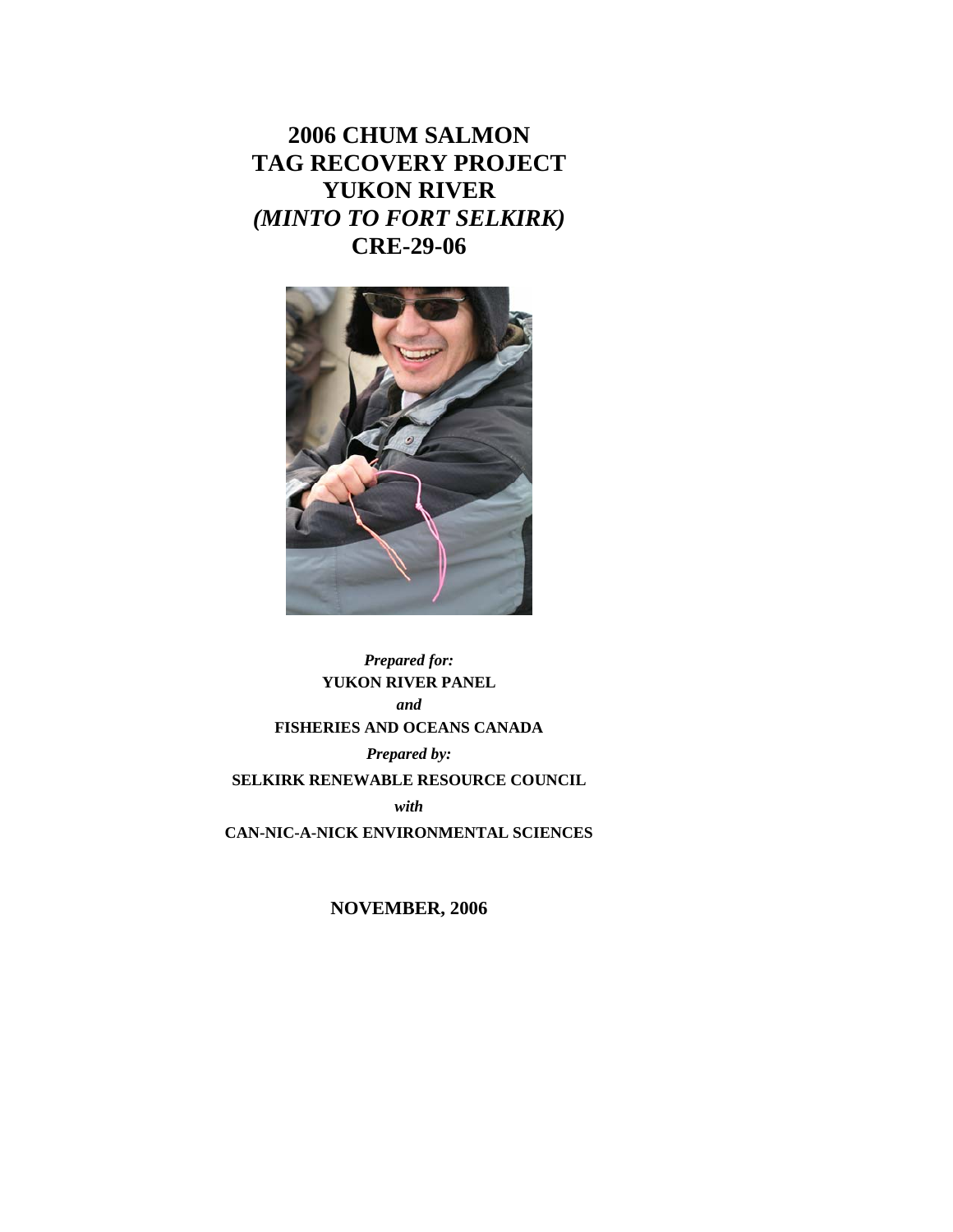## **ABSTRACT**

The Department of Fisheries and Oceans Canada has conducted tagging programs on migratory Pacific salmon populations in the upper Yukon River drainage since 1982. Chum salmon are marked with spaghetti tags at two fish wheels located near the Yukon-Alaska border. The purpose of the tagging and subsequent tag recovery is to estimate the size of the chum spawning migration into Canada using marked to unmarked ratios. Yearly spawning migration estimates are used to monitor the relative long term run size of the chum salmon population in the Yukon River in Canada.

 During October of 2006, the Selkirk First Nation recovered spaghetti tags from post-spawn chum salmon in the Minto index area of the Yukon River near Pelly Crossing, Yukon. Spaghetti tags were recovered through foot and boat surveys at several known chum spawning locations. The survey recovered or observed a total of 50 spaghetti tags, of which 45 were of Canadian origin and 5 originated from US tagging programs. The Canadian chum salmon tagged to untagged ratio for Canadian tagged chum for 2006 was 40.1 fish for the Minto index area. Based on this ratio the Canadian Yukon River chum border escapement is estimated to be  $155,060 \pm 55,300$  fish in 2006.

*2006 Chum Salmon Tag Recovery Project Yukon River (Minto to Fort Selkirk)* 

i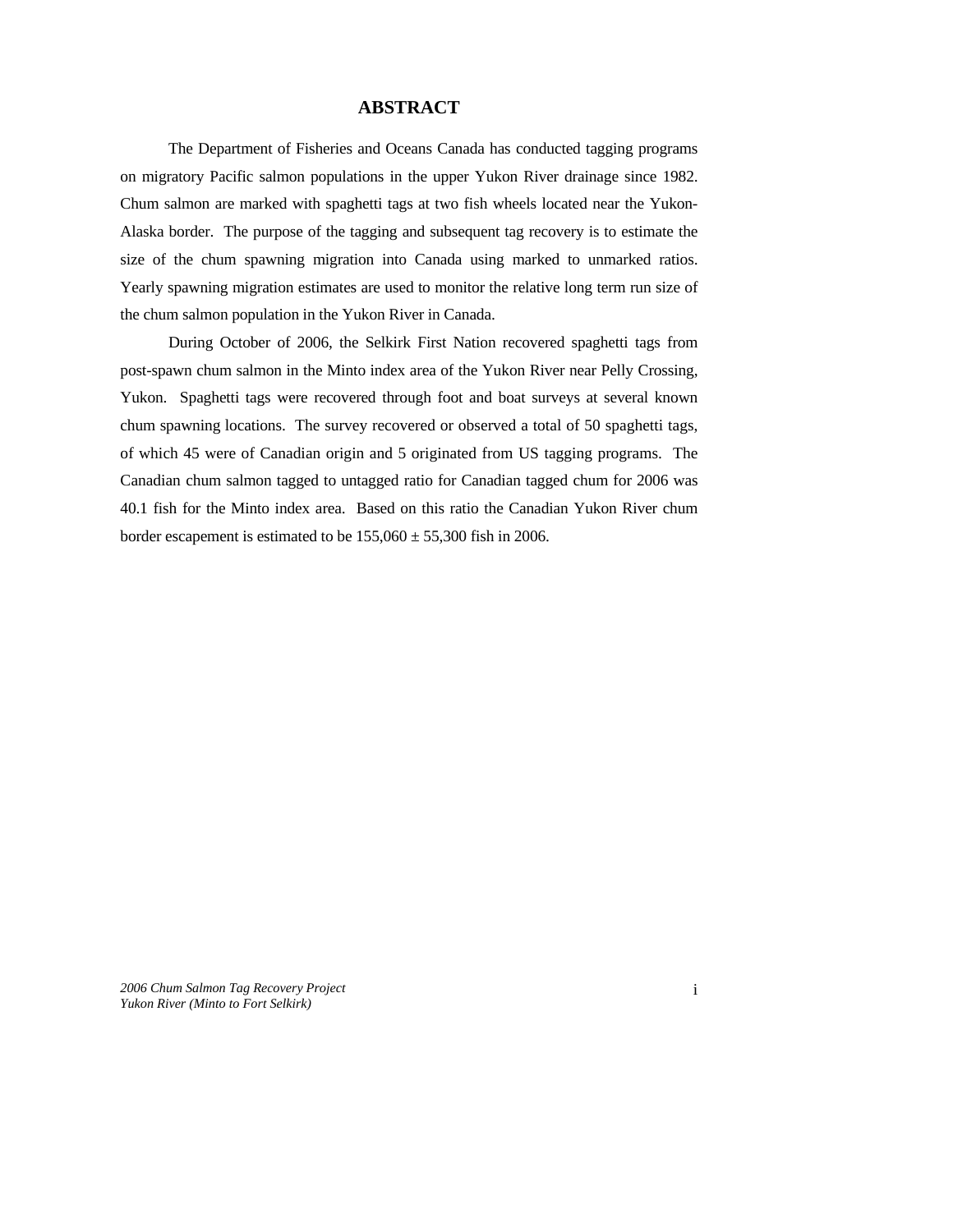# **TABLE OF CONTENTS**

| <b>LIST OF FIGURES</b>                                                      |
|-----------------------------------------------------------------------------|
| Figure 1 Yukon River (Minto Index Area) chum salmon tag recovery sites      |
| Figure 2 Comparison of water discharge for Yukon River 2002-2006. 10        |
|                                                                             |
| <b>LIST OF TABLES</b>                                                       |
| Table 1 Summary of the results from chum salmon enumeration surveys and tag |
|                                                                             |
| <b>APPENDIX I Survey Waypoints</b>                                          |

APPENDIX II 2006 Chum Salmon Recovery Data

APPENDIX III 2006 Chum Salmon Biological Data

*2006 Chum Salmon Tag Recovery Project Yukon River (Minto to Fort Selkirk)* 

ii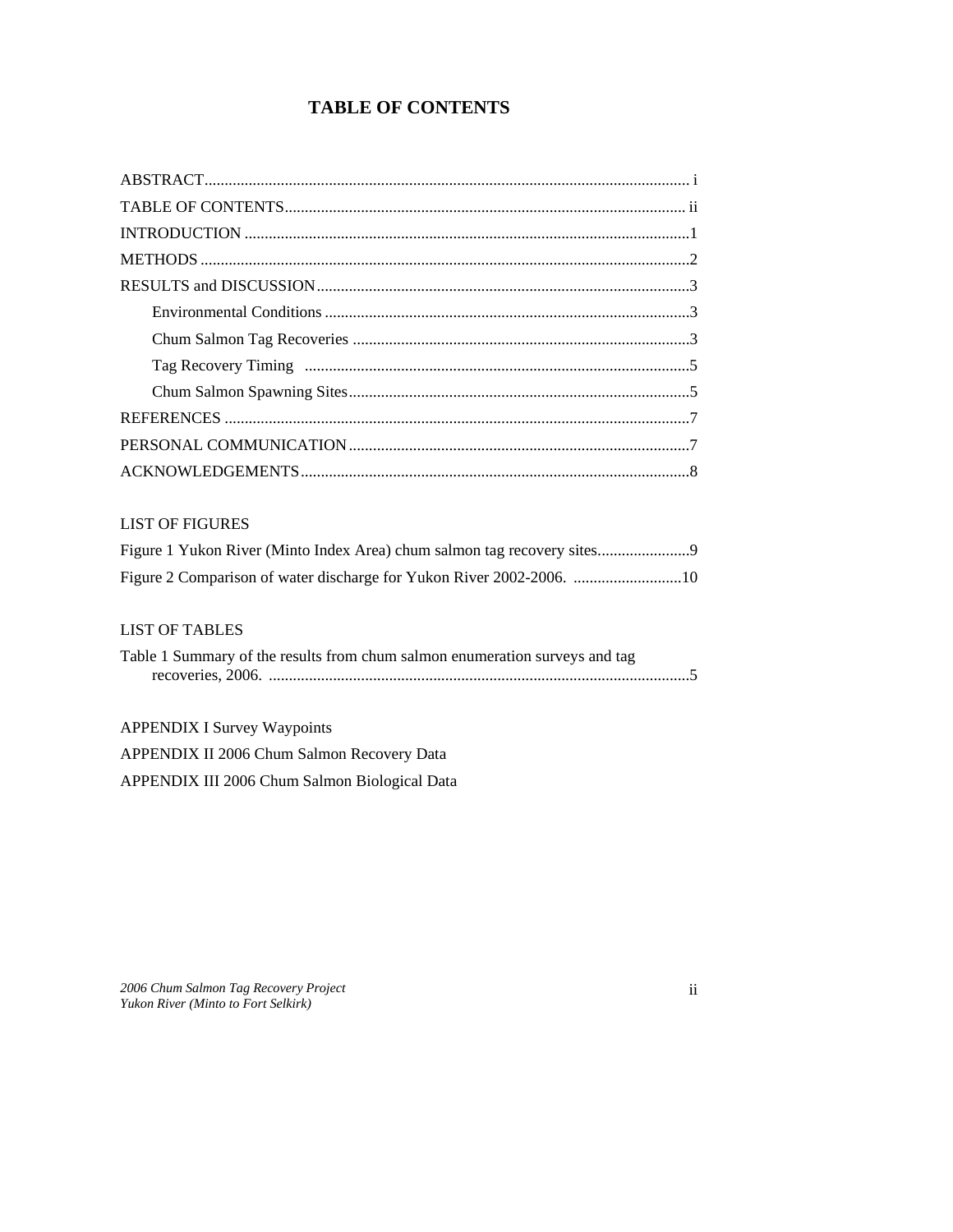## **INTRODUCTION**

A chum salmon spawning ground tag recovery program has been conducted annually on the Yukon River between Minto and Fort Selkirk, Yukon since the late 1990s. It is one of several assessment programs for chum salmon that are conducted within Canadian portion of the upper Yukon River mainstem. This project was administered by the Selkirk District Renewable Resource Council (SRRC) with field assistance provided by members of the Selkirk First Nation (SFN) from the community of Pelly Crossing in south central Yukon. The involvement of the SRRC and SFN members in community based fisheries management projects has recently expanded as a result of the finalization of the SFN Final Agreement and the Canada-US Yukon River Salmon Agreement. Combined, these agreements have been influential in increasing awareness of local issues while building the capacity to initiate and participate in various fisheries management projects throughout the SFN Traditional Territory. In addition to providing local jobs and benefits to the community of Pelly Crossing, this project identifies important chum spawning habitat for consideration in ongoing land use planning initiatives in the area. The Minto area is especially active with the development of the Minto Mine that is targeted to be in a production phase during the summer of 2007.

The Yukon River Salmon Agreement specifically funds programs in Canada and the United States which focus on the restoration, conservation and enhancement of Canadian-origin salmon stocks. Included in this agreement is funding for projects directed at developing stewardship of salmon habitat and maintaining viable fisheries within the Yukon River drainage. Through various projects in both countries there is hope that sustainable salmon fisheries can continue along the Yukon River over the longterm and that salmon returns can once again approach historic levels. In that effort, a stock rebuilding program for Canadian origin chum along the Yukon River continues to be a management goal of DFO (Milligan, pers.com., 2006). The means of measuring success or failure of this program are mark-recapture estimates that establish yearly abundance estimates that, in turn, are used to monitor temporal trends.

Chum stocks have been weak since 1997 however since 2003 stock strength was considered sufficient to allow for a commercial fishery in the Yukon River in Canada. As part of the management of the chum population in Canada a mark-recapture tagging

*<sup>2006</sup> Chum Salmon Tag Recovery Project Yukon River (Minto to Fort Selkirk)*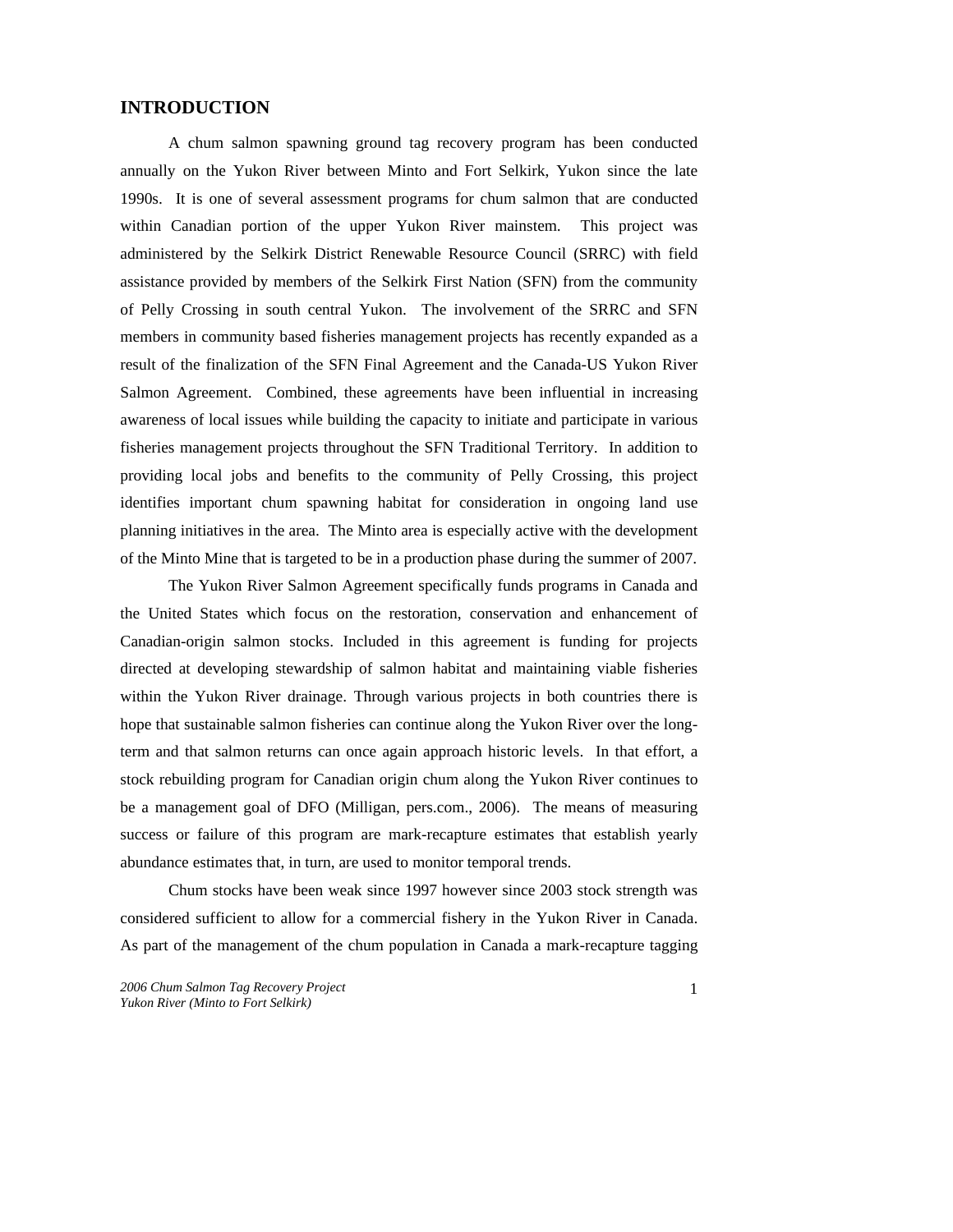program is initiated each year and used as the primary tool for estimating border escapement. In years past, when the commercial fishery was closed for conservation purposes, management biologists found that abundance estimates without the fishery were more difficult to derive. In response, an alternate method to estimate chum abundance was explored in the late 1990s. This involved the recovery of tags at known chum spawning sites for use in deriving an alternative estimate of border escapement. In summary, the primary objective of this project is to determine if tagged to untagged ratios in the Minto index area can be used as a proxy to estimate border escapement. Tag ratios are derived through the enumeration of spawning fish and recovery of spaghetti tags at known spawning sites in the Yukon River between Minto Landing and Fort Selkirk, Yukon (Figure 1 and Appendix I).

## **METHODS**

Spaghetti tags applied by DFO to chum salmon at fish wheels near the Yukon-Alaska border were recovered through a combination of foot surveys and drifting over known spawning locations on the Yukon River between Minto and the confluence of the Pelly River at Fort Selkirk (Figure 1). Tag recovery work was conducted between October 13 and 17, 2006 during a period that was well after the peak spawning. Spawning locations were found using previously referenced coordinates using a hand held Garmin 76CS GPS and, in addition, new areas were suggested by SFN staff. All sites were accessed using a boat and outboard motor. Tags were collected and carcasses were enumerated by surveying the shoreline perimeter of the spawning area by foot. For the carcass tally, only heads were enumerated to avoid duplication. The sex, spawning condition, visual inspection for mark (adipose clip, adipose and caudal punch) and a measurement of both mid-eye fork and post orbital hypural length  $(\pm 5 \text{ mm})$  were recorded on only those carcasses that were whole. The higher water stage in 2006 allowed most of the deeper spawning locations to be accessed by boat. At locations where significant numbers of schooling chum were observed, enumeration was performed through the use of the boat and tally counter to simply drift over spawning aggregations. At these sites a minimum of three drifts were made with all live fish and carcasses on the slough bottom being counted. The number of live spaghetti tagged

*2006 Chum Salmon Tag Recovery Project Yukon River (Minto to Fort Selkirk)*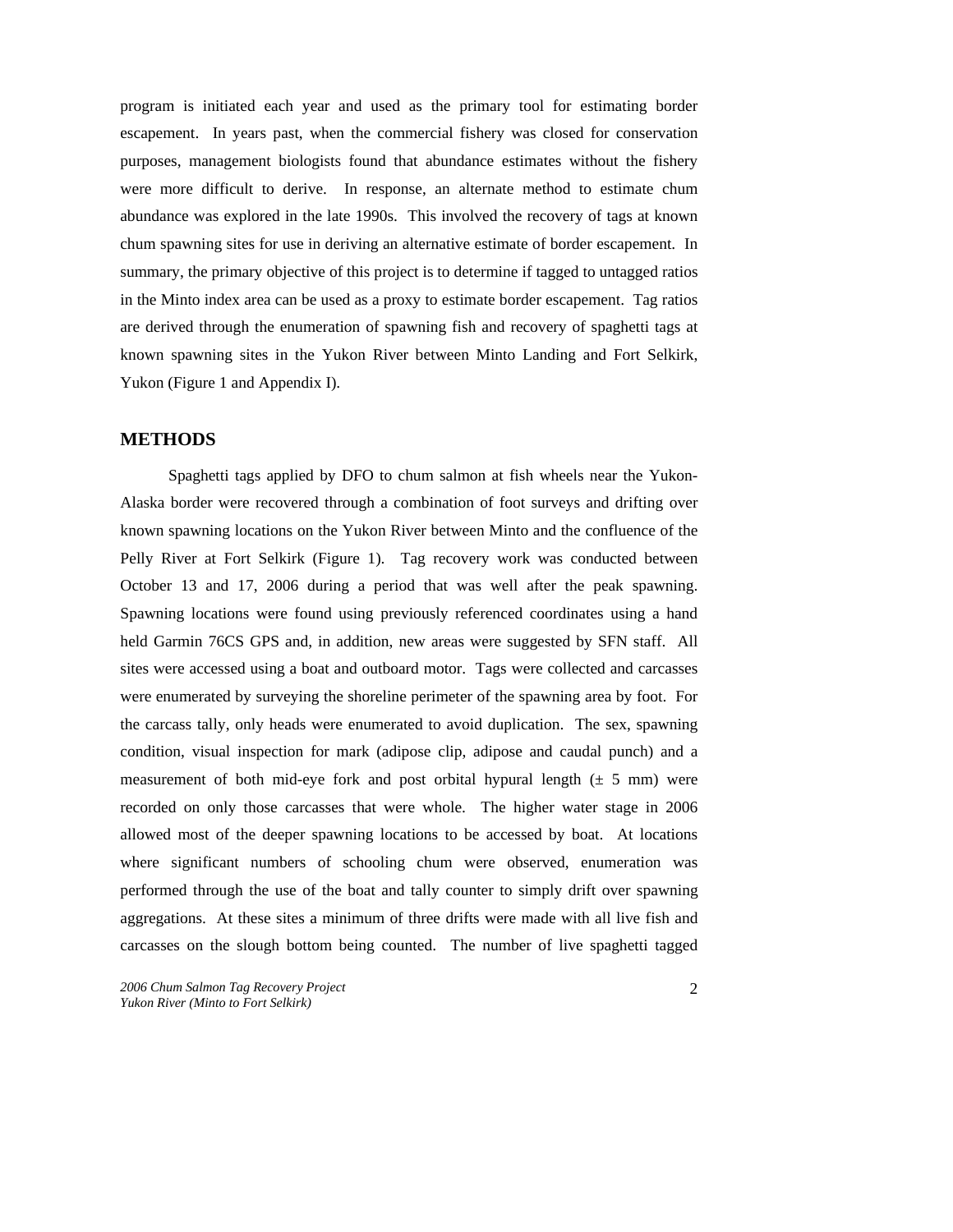chum was also noted during each enumeration. A second observer surveyed the stream bed for loose tags which were recovered using a gaff.

#### **RESULTS AND DISCUSSION**

#### **Environmental Conditions**

Field work in 2006 was performed under excellent weather conditions. The absence of snow made locating tags along the shoreline of spawning sites effective. Snow and ice can dramatically influence tag recoveries and enumeration estimates. A ground cover of snow in any particular year can significantly skew ratios of tagged to untagged fish. As such, all efforts were made in 2006 to complete the project before snow accumulated on the ground. The mild temperatures also prevented the formation of ice that would otherwise have hampered access to the sloughs. The higher stage of the Yukon River allowed easy boat access to all of the spawning sites and enumeration of schools of spawning chum salmon. Water temperatures ranged from 3 to 5°C over the spawning dunes during the project. The weather was seasonally warm and above average in temperature during the survey period.

#### **Chum Salmon Tag Recoveries**

Nine sites were inspected for spaghetti tags (Figure 1 and Appendix I) between October 13 and 17, 2006. Combined, these sites resulted in the enumeration of 1,405 chum salmon in varying condition. A total of 735 spawning fish were enumerated by boat during drifts over spawning aggregations. The balance, or 670 fish, were carcasses enumerated along the shoreline during foot surveys at each of the spawning sites. Many of those carcasses were not whole fish, having been scavenged by wildlife such as eagles, ravens and bears. Chum heads and jaw bones were often the only remains observed along the shoreline.

A total of 50 spaghetti tags were recovered or observed of which 45 were orange and of Canadian origin. Of the 45 Canadian tags, 35 were from the current tagging year and used to calculate a tagged to untagged ratio (Table 1). In addition, a total of 5 US tags were recovered during the project. All US tags where singularly applied yellow, pink or white spaghetti tags. All tag recoveries were either found along the shoreline,

*<sup>2006</sup> Chum Salmon Tag Recovery Project Yukon River (Minto to Fort Selkirk)*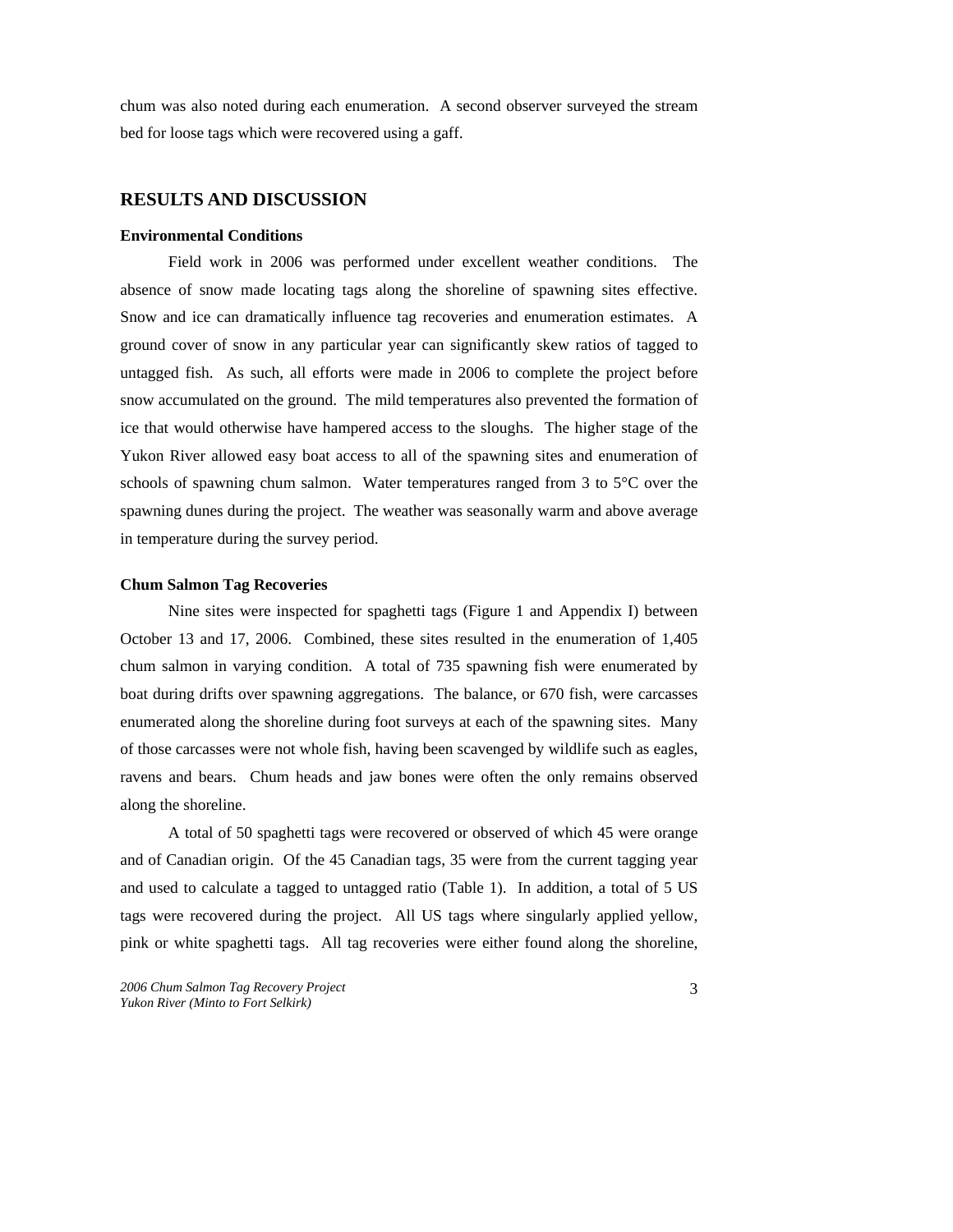attached to carcasses, or lying submerged on the bottom of sloughs (Appendix II). Unrecovered tags represented those observed on live fish during drifts at each of the spawning sites.

As was the case in previous years tags on live fish were fewer relative to those collected along the shoreline or found on the bottom of sloughs (Table 1). This is reflected in the resulting tag ratio of 81.7 live fish per tag. Unattached tags were collected in both the water and along the shoreline in equal proportions resulting in a tag ratio of 25.8 carcasses per unattached tag. Combining all Canadian 2006 tag data for each spawning site the tagged to untagged ratio of chum salmon for the Minto index area was 40.1 fish per tag.

 Using the previously established relationship between the Minto index tag ratios and the Canadian border escapement an estimate of  $155,060 \pm 55,350$  chum salmon (95%) confidence interval) was determined for 2006. This relationship, expressed as an equation (escapement estimate  $= 4,103.2$  tag ratio  $-9,653.8$ ; R2  $= 0.9584$ ), was derived from previous tag ratio determinations for the Minto index area and border escapement estimates established from mark recapture programs in the commercial fishery in Dawson City, Yukon (SRRC 2005). The current estimate is well above the Canadian Yukon River fall chum escapement objective of 80,000 fish but below the anticipated escapement estimate of over 200,000 determined by Fisheries and Oceans Canada at the end of September. In 2006, the small commercial fishery and modest tag returns made border escapement estimates using this fishery less reliable (Milligan, pers. com., 2006).

The average run of fish in 2006 enabled a modest number of fresh whole carcasses for sexual determination and visual inspection for tag loss or markings. The male to female sex ratio in a sample of 87 chum salmon along the shoreline was 0.44 males to each female fish (39 males: 48 females). None of the carcasses visually inspected were suspected of tag loss based on inspections of the dorsal fin base and the adipose and caudal fin for hole-punches (Appendix III). With the exception of one tagged carcass found on shore, all tags were unattached with the majority having the appearance of being forcibly removed. While the project failed to capture live tagged fish, the collection of loose unattached tags and the enumeration of live tagged fish were again very successful methods to amass meaningful tag data in 2006.

*2006 Chum Salmon Tag Recovery Project Yukon River (Minto to Fort Selkirk)*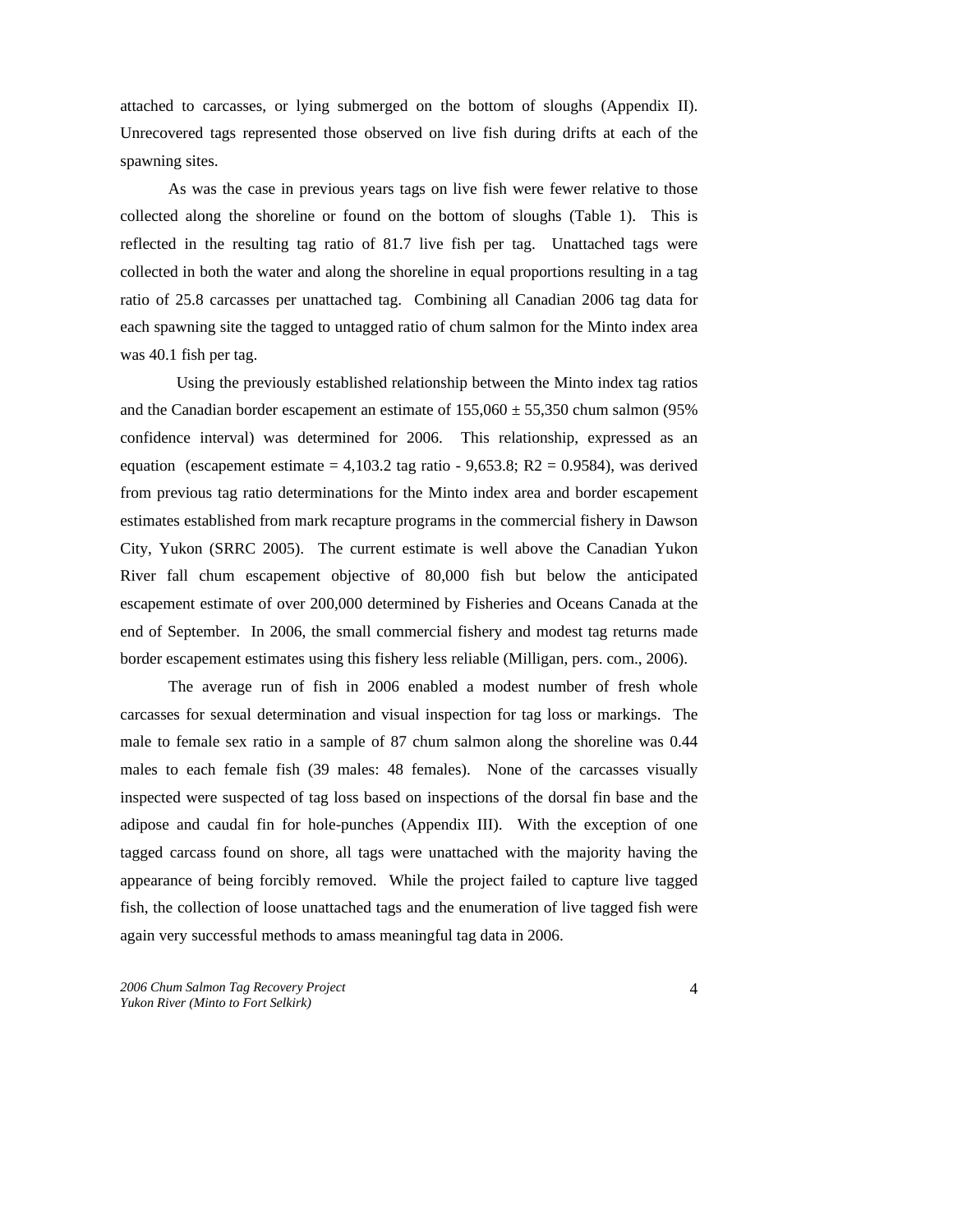| <b>Enumeration</b><br><b>Method</b> | Count | <b>Canadian 2006 Spaghetti Tags</b><br><b>Recovered or Observed</b> | <b>Tag Ratio</b>     |
|-------------------------------------|-------|---------------------------------------------------------------------|----------------------|
| <b>Chum Carcasses</b><br>on Shore   | 670   | $26^{**}$                                                           | 25.8<br>fish per tag |
| Live Chum<br>in Slough <sup>*</sup> | 735   |                                                                     | 81.7<br>fish per tag |
| Total                               | 1,405 | 35                                                                  | 40.1<br>fish per tag |

**Table 1 Summary of the results from chum salmon enumeration surveys and tag recoveries from the Minto Index area, 2006.** 

\* orange tags observed and believed to be of Canadian origin

\*\* includes 13 tags found unattached in slough

#### **Tag Recovery Timing**

The survey in 2006 was completed during the same statutory week as in 2005 and about 5 days earlier than preceding survey years. It was also evident that the majority of live fish observed at the spawning sites were of poor condition with the shorelines inundated with carcasses. Most of the carcasses were composed of some tissue and skeletal remains scattered along the shoreline with very few whole carcasses observed. This was unlike the situation in 2005 where many whole carcasses were found as scavengers were simply high-grading select parts of the fish especially the eyes. All of the carcasses examined in 2006 were post-spawn fish. Live fish were in noticeably poor condition indicating a late stage of spawning. Many post-spawn female chum were still loosely holding over spawning redds at the time of the survey. On the rare occasion females were seen digging redds in the gravel. This would indicate that spawning activity was well advanced.

#### **Chum Salmon Spawning Sites**

The mainstem sloughs of the Yukon River between Minto and Fort Selkirk have long been known as an important chum spawning areas by Selkirk First Nation people as well as local residents. Chum salmon have been historically harvested in a select number of sloughs in this section of river by Selkirk First Nation people for hundreds, if not thousands of years (Gotthardt, pers. com., 2003). While the earlier run of Chinook salmon is generally a more popular fishery for the residents of Pelly Crossing, a small

*2006 Chum Salmon Tag Recovery Project Yukon River (Minto to Fort Selkirk)*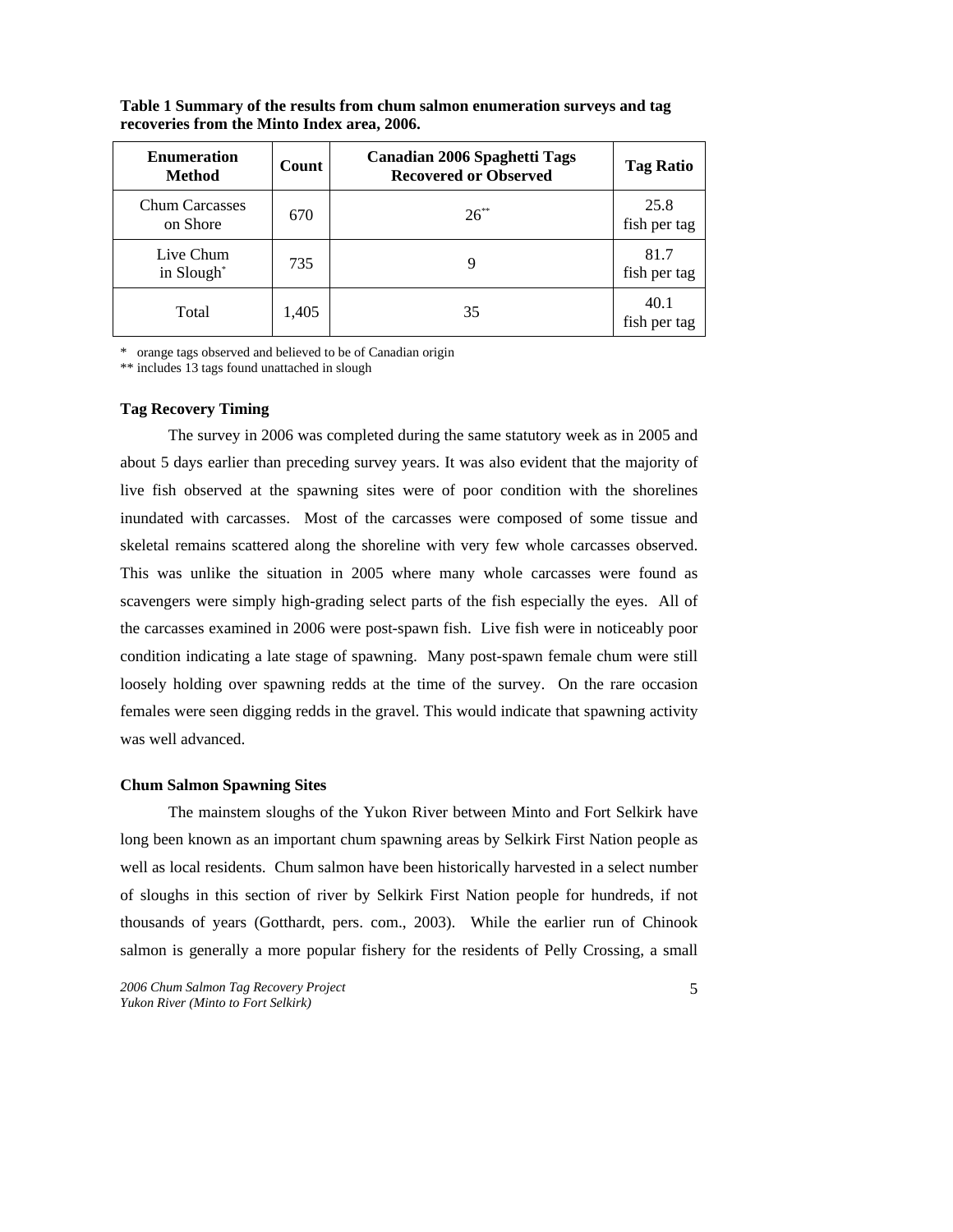subsistence fishery for chum salmon continues around the Minto Landing area and along the Pelly River near the community of Pelly Crossing. Local interest in harvesting chum salmon was renewed with the especially strong returns in 2005. In 2006 harvests were modest by comparison and believed to be the result of the smaller spawning run and local employment opportunities at the Minto mine (Brown, pers. com., 2006).

With the high water stage of the Yukon River in 2006 some interesting changes occurred in habitat utilization at the spawning sites in comparison to previous survey years. High utilization of spawning habitat was observed at sites W50-1, W52, W55 and W58. Combined, these sites represented approximately 77 percent of the 2006 Canadian tags recovered or observed during the project. Similar to 2005, sites W53, W54 and W67 had far fewer redds and carcasses than one would expect with the abundance of fish in the system. The poor utilization of these sites can likely be attributed to greater water depths and higher water velocities that did not favour primary selection. Perhaps the most notable change in 2006 was the lack of habitat utilization at site W58-1. This site represents the upper reaches of an important and consistently utilized spawning site known as Big Creek Slough or W58. Site W58-1 was heavily used by spawning chum in 2005. Even though water levels were comparable to 2005, the upper reaches of this slough received marginal use in 2006. This was likely the result of density driven habitat selection in 2005.

Water levels of the Yukon River during the survey in 2006 were once again higher than usual. Yukon River flow data at a water survey station just downstream of the Minto Index area show higher discharge than the previous four years for the period considered to be the peak chum spawning period the latter part of September and through to the middle of October (Figure 2). As in 2005, it is believed the increased water velocities and substrate depths at sites W53 and W67 resulted in less spawning activity at these locations. More established spawning sites continue to be important spawning locations for chum in 2006.

*2006 Chum Salmon Tag Recovery Project Yukon River (Minto to Fort Selkirk)*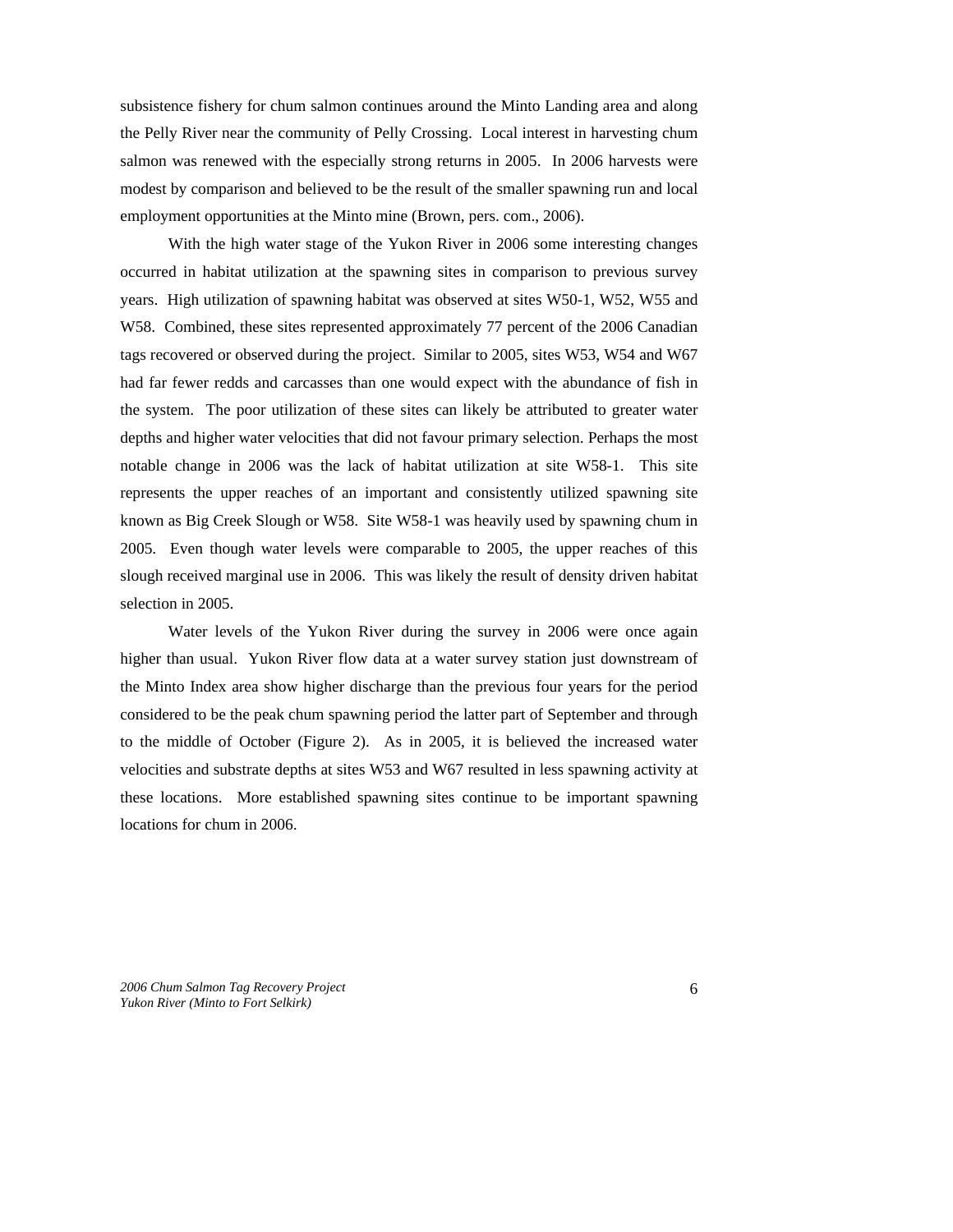## **REFERENCES**

SRRC. 2005. *2005 Chum Salmon Tag Recovery Project, Yukon River (Minto to Fort Selkirk).* Prepared for the Yukon River Panel under the Yukon Restoration and Enhancement Fund by the Selkirk Renewable Resource Council.

## **PERSONAL COMMUNICATION**

Gotthardt, R. October 2003. Yukon Archaeologist, Department of Tourism an Culture, Government of Yukon, 133 Industrial Road, Whitehorse, Yukon Y1A 2V2 E-mail: Ruth.Gotthardt@gov.yk.ca Tel: 867-667-5983 Fax: 867-667-5377

Brown, B. November 2006. Director, Lands & Resources Department, Selkirk First Nation, Pelly Crossing, Yukon Y0B E-mail: **BrownB@selkirkfn.com** Tel: 867-537-3331 Fax: 867-537-3902

Milligan, P. November 2006. Stock Assessment Biologist, Department of Fisheries and Oceans Canada, 100-419 Range Road, Whitehorse, Yukon Y1A 3V1. E-mail: MilliganP@PAC.DFO-MPO.GC.CA

*2006 Chum Salmon Tag Recovery Project Yukon River (Minto to Fort Selkirk)*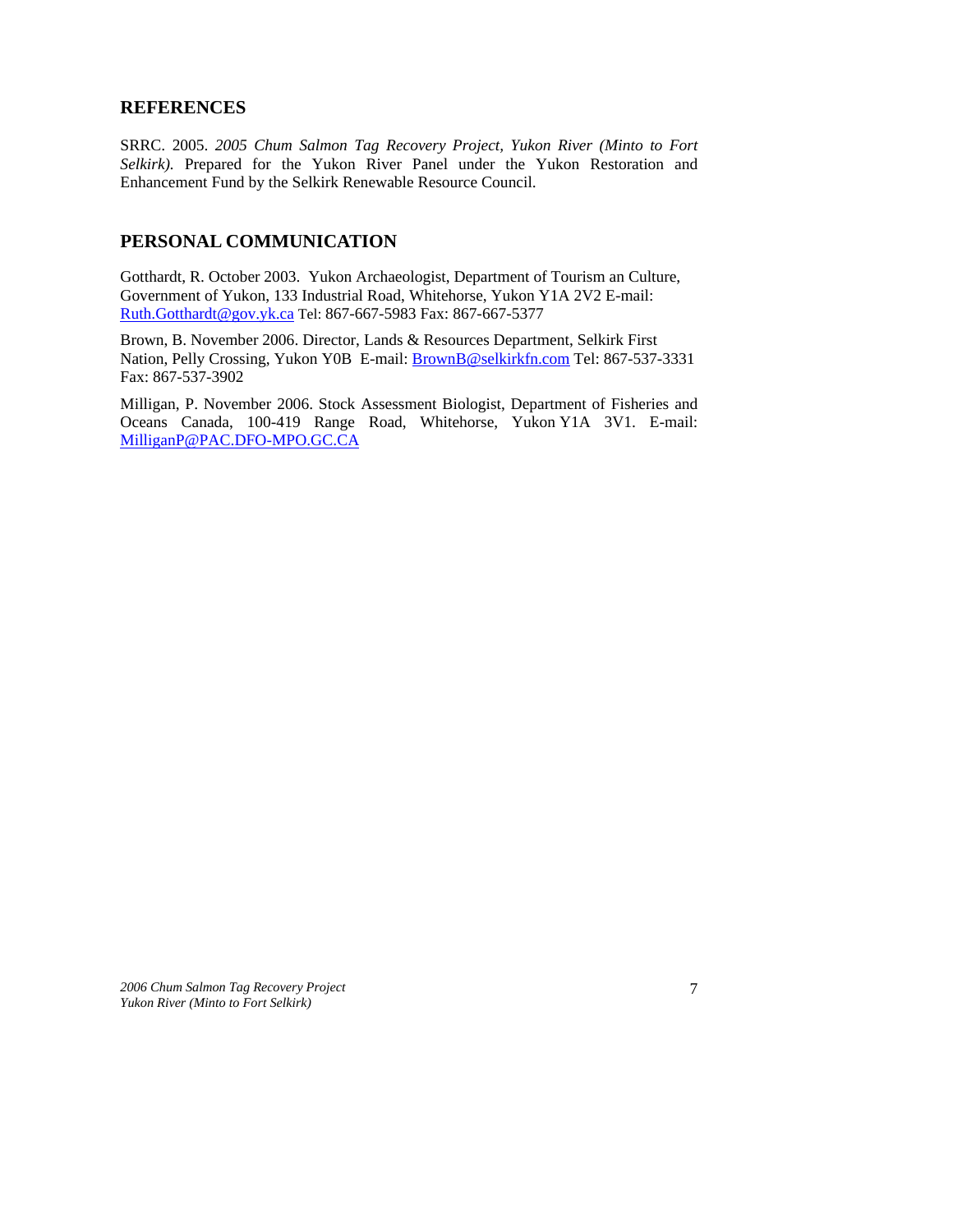## **ACKNOWLEDGEMENTS**

The Selkirk First Nation gratefully acknowledges the efforts of Dorothy Bradley of the Selkirk Renewable Resource Council for financial administration of this project. Rodger Alfred, a Traditional Knowledge Coordinator with the Selkirk First Nation and Hugh Monaghan, the Executive Secretary of the Yukon River Panel, provided both encouragement and administrative support. The efforts of Rick Ferguson and Pat Milligan are also acknowledged for technical knowledge and review of this manuscript on behalf of Fisheries and Oceans Canada. Recognition and thanks are also extended to the excellent field assistance of Dean Gill and Styd Klugie. The author is also grateful to Scott Palfreyman of Water Survey of Canada in Whitehorse who supplied the Yukon River flow data.

*2006 Chum Salmon Tag Recovery Project Yukon River (Minto to Fort Selkirk)*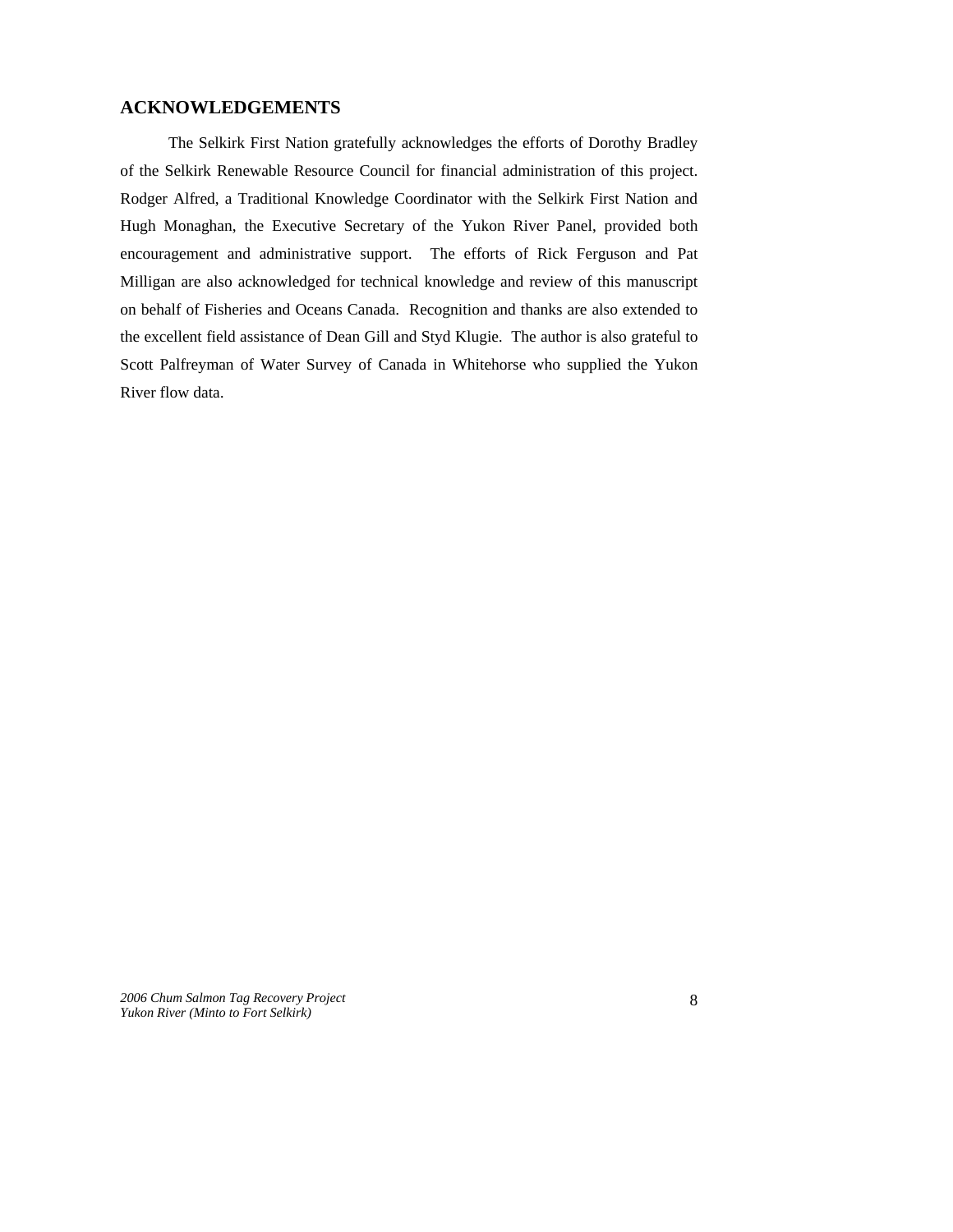

*2006 Chum Salmon Tag Recovery Project Yukon River (Minto to Fort Selkirk)*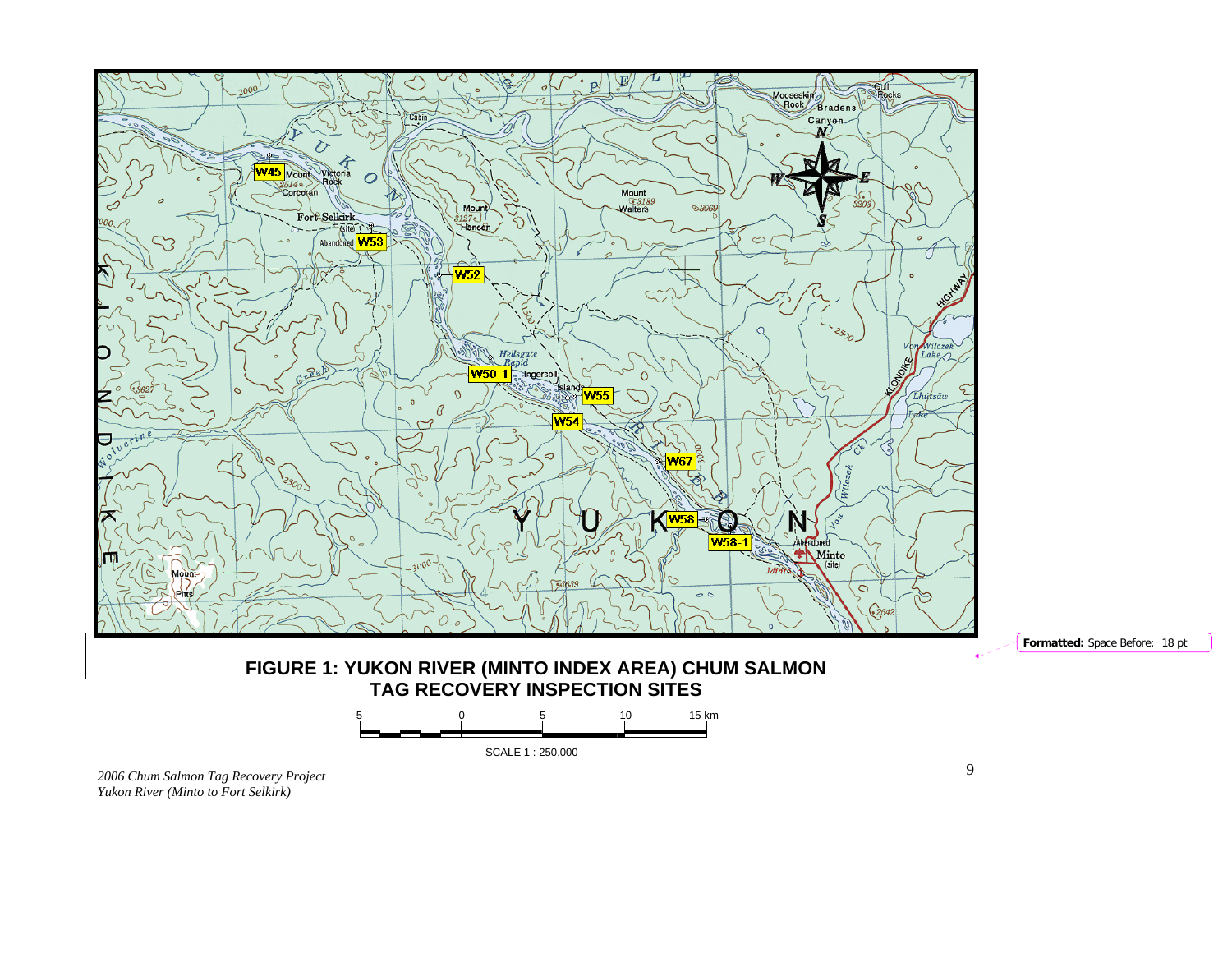

**Figure 2 Comparison of water discharge for Yukon River at a station (09CD001) above the confluence with the White River just downstream of the Minto Index area, 2002 -2006.** 

*2006 Chum Salmon Tag Recovery Project Yukon River (Minto to Fort Selkirk)*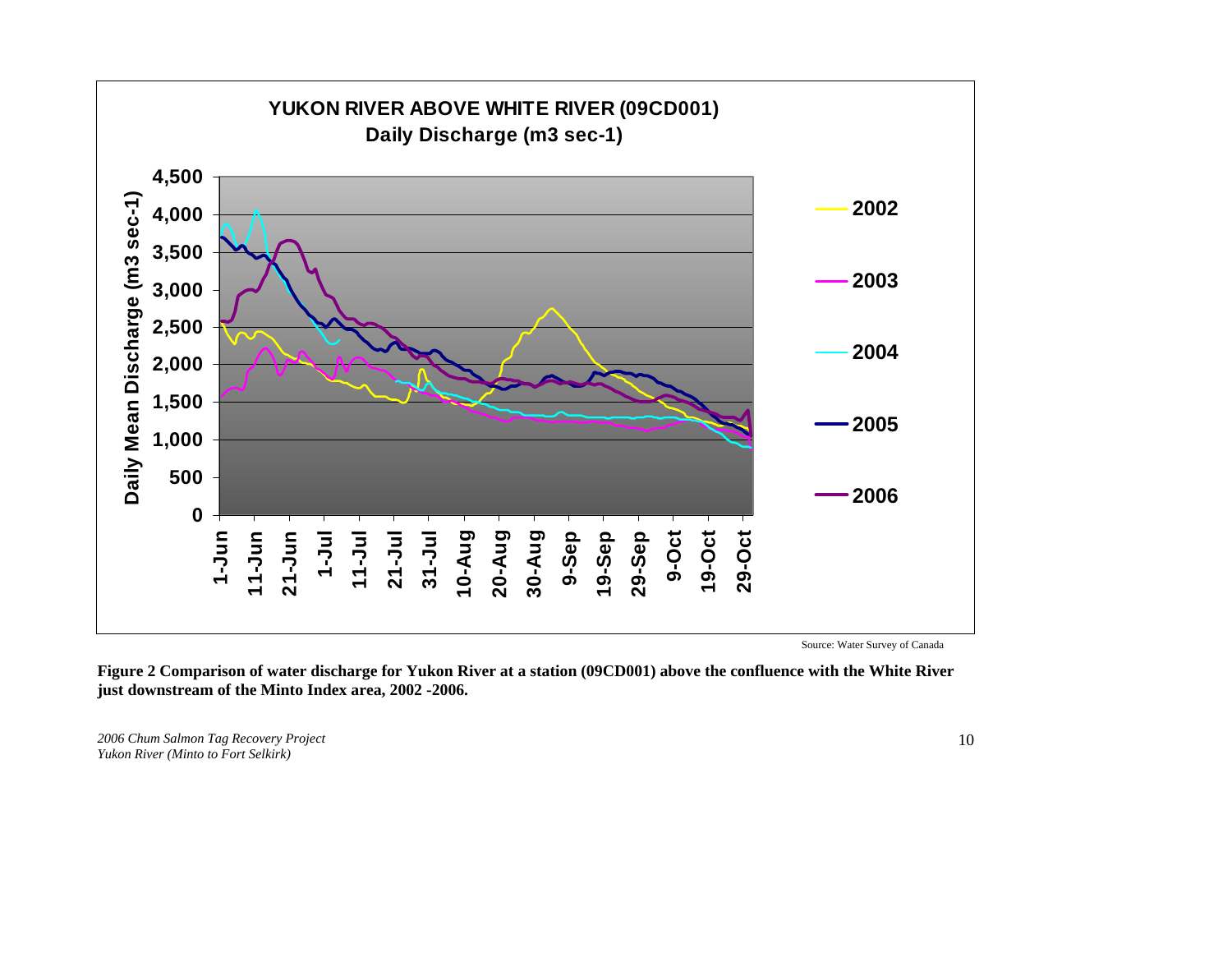**APPENDIX I SURVEY WAYPOINTS 2006**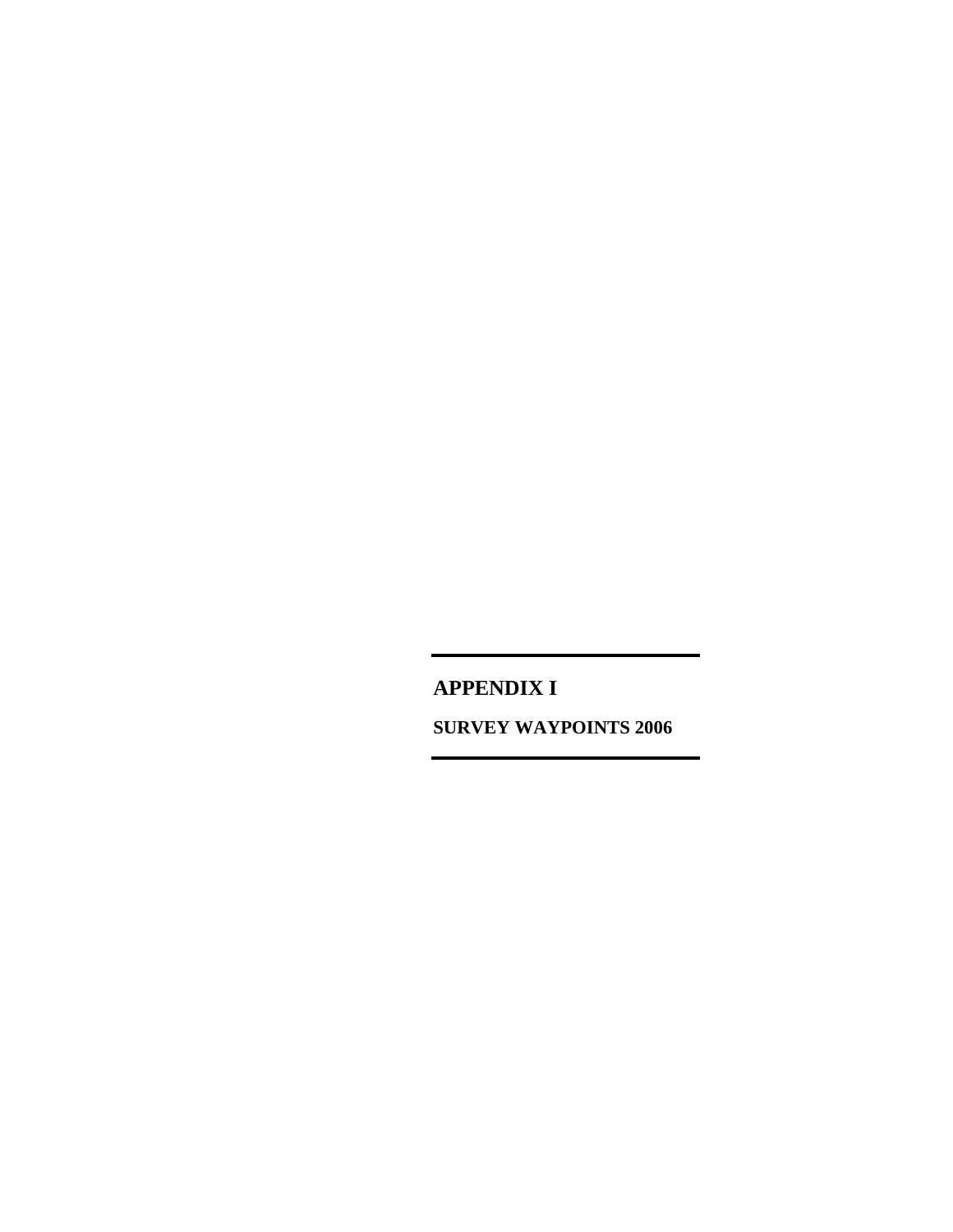|                   | <b>Waypoints</b> Updated Map Reference* | <b>Description</b>                                                                                   |
|-------------------|-----------------------------------------|------------------------------------------------------------------------------------------------------|
| W45               | N 62° 48' 40.5"<br>W 137° 29' 47.1"     | Slough downstream of Victoria Rock                                                                   |
| W50-1             | N 62° 42′ 08.6"<br>W 137° 13' 55.4"     | Rock Face Slough – near upstream<br>inlet – Chum Spawning Area                                       |
| W <sub>52</sub>   | N 62° 44' 48.8"<br>W 137° 17' 35.3"     | Warm-springs above confluence of<br>Pelly River on right bank of Yukon<br>River - Chum Spawning Area |
| W <sub>53</sub>   | N 62° 46' 25.0"<br>W 137° 22' 27.5"     | Slough in front of Fort Selkirk - Chum<br>Spawning Area                                              |
| W <sub>54</sub>   | N 62° 40' 48.7"<br>W 137° 8' 24.4"      | Ingersoll Islands - amongst islands                                                                  |
| W <sub>55</sub>   | N 62° 40' 53.6"<br>W 137° 07' 58.9"     | Ingersoll Islands right side channel                                                                 |
| W <sub>58</sub>   | N 62° 36' 50.8"<br>W 136° 58' 32.5"     | Big Creek Slough – primary spawning<br>area                                                          |
| W <sub>58-1</sub> | N 62° 36' 38.6"<br>W 136° 56' 51.0"     | Big Creek Slough - upstream inlet                                                                    |
| W67               | N 62° 38' 45.0"<br>W 137° 2' 2.2"       | Downstream of Big Creek right bank<br>of Yukon River at downstream outlet<br>- Chum Spawning Area    |

 $\overline{\phantom{a}}$ 

## **APPENDIX I SURVEY WAYPOINTS 2006**

**\*Position Format: hdddº mm' ss.s" (NAD 27 Alaska)**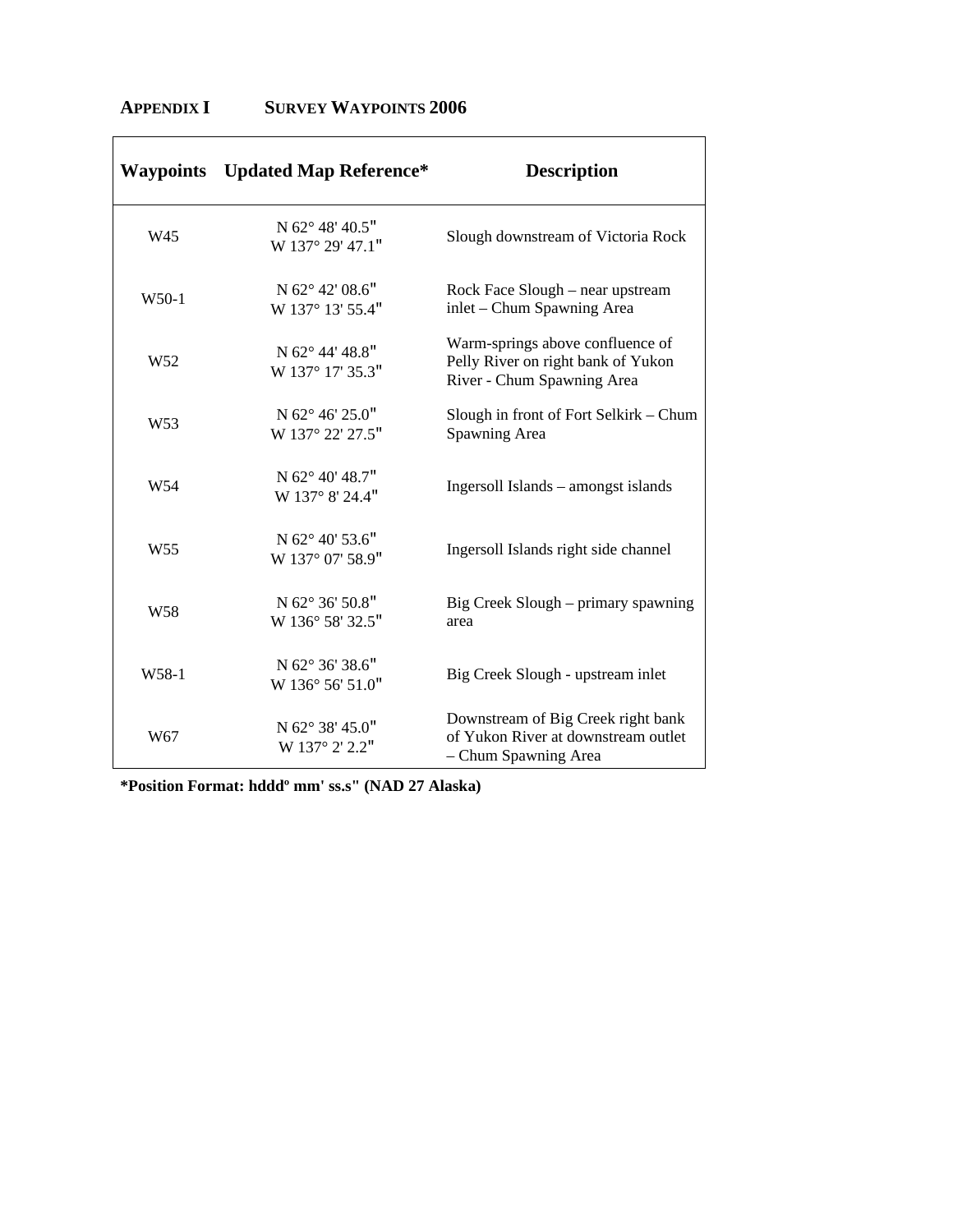**APPENDIX II** 

**2006 CHUM SALMON TAG RECOVERY DATA**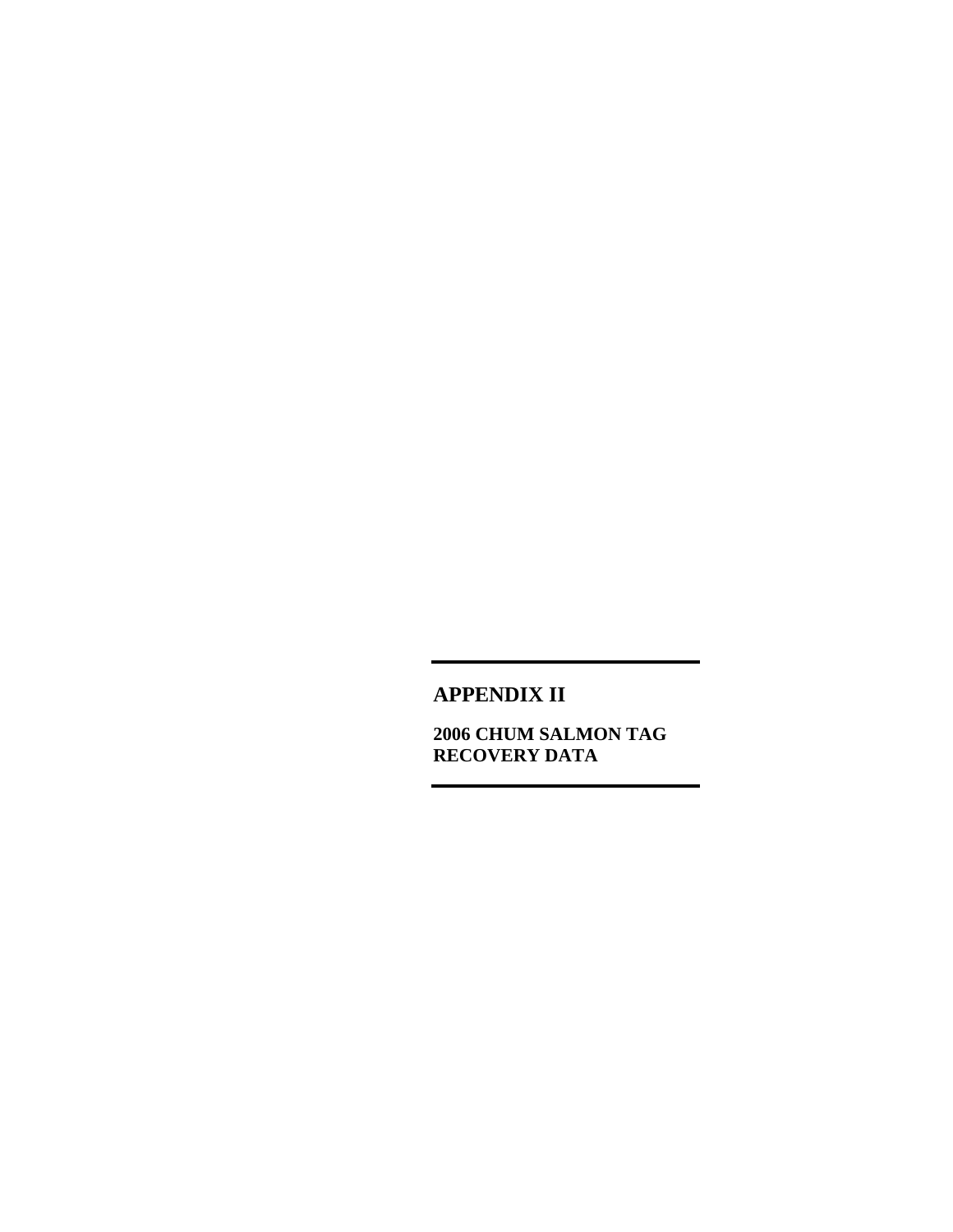| <b>Sample</b> | <b>Site</b>     | <b>Date</b> | Tag<br>Color | Tag<br>Origin | Tag<br><b>Number</b> | Location        |
|---------------|-----------------|-------------|--------------|---------------|----------------------|-----------------|
| 1             | W45             | 17-Oct-06   | Orange       | Canada        | Z002374              | found on shore  |
| 2             | W45             | 17-Oct-06   | Orange       | Canada        | Z003868              | found on shore  |
| 3             | W50-1           | 15-Oct-06   | Orange       | Canada        | C02639               | found on shore  |
| 4             | W50-1           | 15-Oct-06   | Orange       | Canada        | T007209              | found in slough |
| 5             | W50-1           | 15-Oct-06   | Orange       | Canada        | Z002249              | found on shore  |
| 6             | W50-1           | 15-Oct-06   | Orange       | Canada        | Z003277              | found on shore  |
| 7             | W50-1           | 15-Oct-06   | Orange       | Canada        | Z003433              | found on shore  |
| 8             | W50-1           | 15-Oct-06   | Orange       | Canada        | Z006233              | found in slough |
| 9             | W50-1           | 15-Oct-06   | Pink         | US            | 64626                | found on shore  |
| 10            | W52             | 16-Oct-06   | Orange       | Canada        | A04682               | found in slough |
| 11            | W52             | 16-Oct-06   | Orange       | Canada        | no number            | found in slough |
| 12            | W <sub>52</sub> | 16-Oct-06   | Orange       | Canada        | Z002845              | found in slough |
| 13            | W52             | 16-Oct-06   | Orange       | Canada        | Z003071              | found on shore  |
| 14            | W <sub>52</sub> | 16-Oct-06   | Orange       | Canada        | Z003724              | found in slough |
| 15            | W52             | 16-Oct-06   | Orange       | Canada        | Z004816              | found in slough |
| 16            | W52             | 16-Oct-06   | Orange       | Canada        | Z005164              | found in slough |
| 17            | W52             | 16-Oct-06   | Orange       | Canada        | Z005558              | found in slough |
| 18            | W52             | 16-Oct-06   | Orange       | Canada        | Z005790              | found on shore  |
| 19            | W52             | 16-Oct-06   | Orange       | Canada        | Z005866              | found in slough |
| 20            | W52             | 16-Oct-06   | Orange       | Canada        | Z006641              | found in slough |

# **APPENDIX II 2006 CHUM SALMON TAG RECOVERY DATA**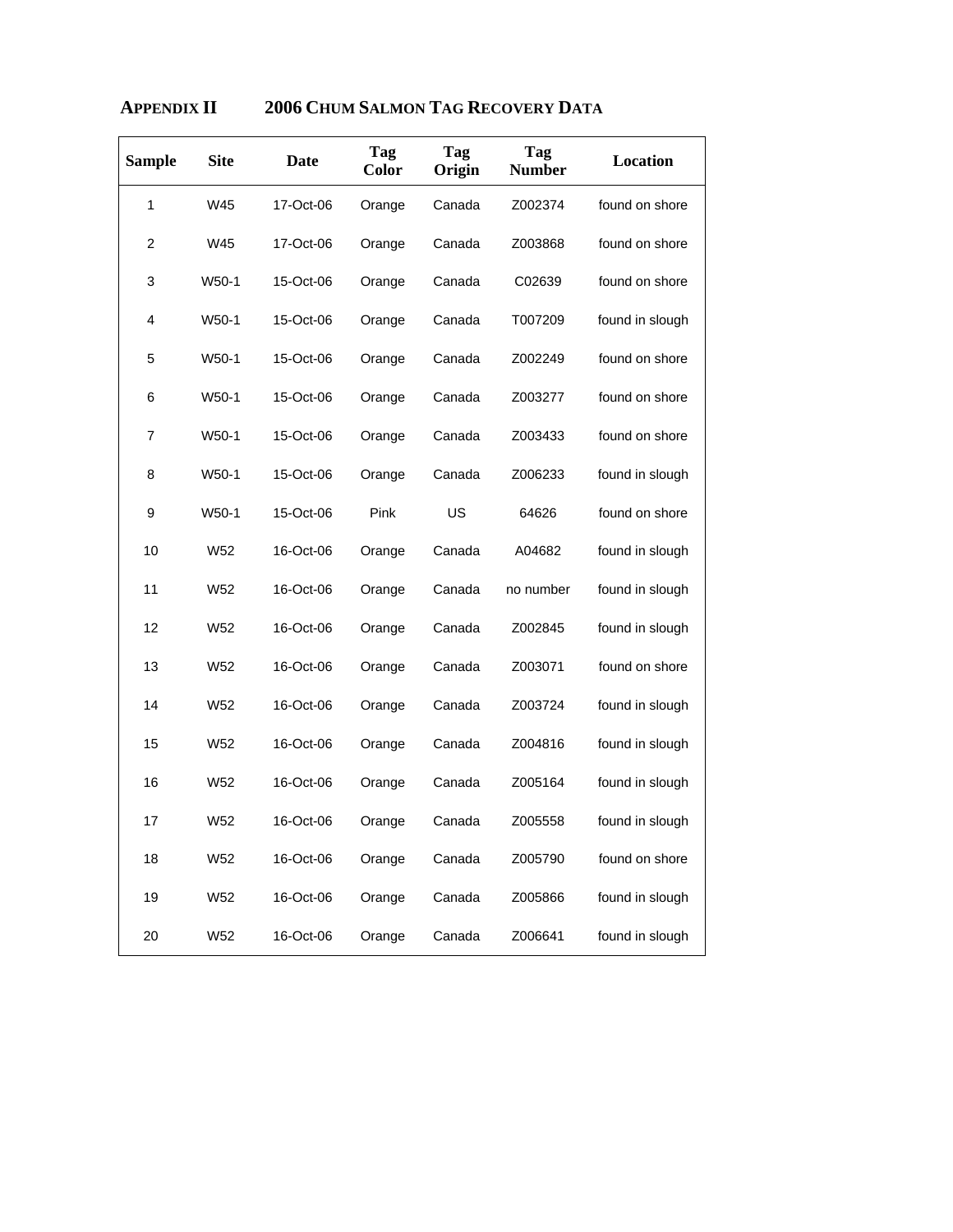| <b>Sample</b> | <b>Site</b>     | Date      | Tag<br><b>Color</b> | Tag<br>Origin | Tag<br><b>Number</b> | <b>Location</b>              |
|---------------|-----------------|-----------|---------------------|---------------|----------------------|------------------------------|
| 21            | W <sub>52</sub> | 16-Oct-06 | Pink                | US            | 69439                | found in slough              |
| 22            | W <sub>53</sub> | 17-Oct-06 | Orange              | Canada        | Z003745              | found on shore               |
| 23            | W <sub>53</sub> | 17-Oct-06 | Orange              | Canada        | Z004121              | found in slough              |
| 24            | W <sub>53</sub> | 17-Oct-06 | Orange              | Canada        | Z005336              | found on shore               |
| 25            | W <sub>53</sub> | 17-Oct-06 | Orange              | Canada        | Z005345              | found on shore               |
| 26            | W54             | 14-Oct-06 | Orange              | Canada        | A03890               | found on shore               |
| 27            | W <sub>55</sub> | 14-Oct-06 | Orange              | Canada        | no number            | found on shore               |
| 28            | W <sub>55</sub> | 14-Oct-06 | Orange              | Canada        | Z003746              | found in slough              |
| 29            | W <sub>55</sub> | 14-Oct-06 | Orange              | Canada        | Z003817              | found on shore               |
| 30            | W <sub>55</sub> | 14-Oct-06 | Pink                | US            | 65596                | found in slough              |
| 31            | <b>W58</b>      | 13-Oct-06 | Orange              | Canada        | C004109              | found on shore               |
| 32            | W58             | 13-Oct-06 | Orange              | Canada        | M02409               | found in slough              |
| 33            | <b>W58</b>      | 13-Oct-06 | Orange              | Canada        | Z002460              | found in slough              |
| 34            | W <sub>58</sub> | 13-Oct-06 | Orange              | Canada        | Z003203              | found in slough              |
| 35            | <b>W58</b>      | 13-Oct-06 | Orange              | Canada        | Z003827              | found in slough              |
| 36            | <b>W58</b>      | 13-Oct-06 | Orange              | Canada        | Z004253              | found on carcass<br>on shore |
| 37            | <b>W58</b>      | 13-Oct-06 | Orange              | Canada        | Z004419              | found on shore               |
| 38            | <b>W58</b>      | 13-Oct-06 | Yellow              | US            | 2239                 | found in slough              |
| 39            | W58             | 13-Oct-06 | White               | US            | 69174                | found on shore               |
| 40            | W58-1           | 13-Oct-06 | Orange              | Canada        | A02100               | found in slough              |
| 41            | <b>W67</b>      | 14-Oct-06 | Orange              | Canada        | S08428               | found on shore               |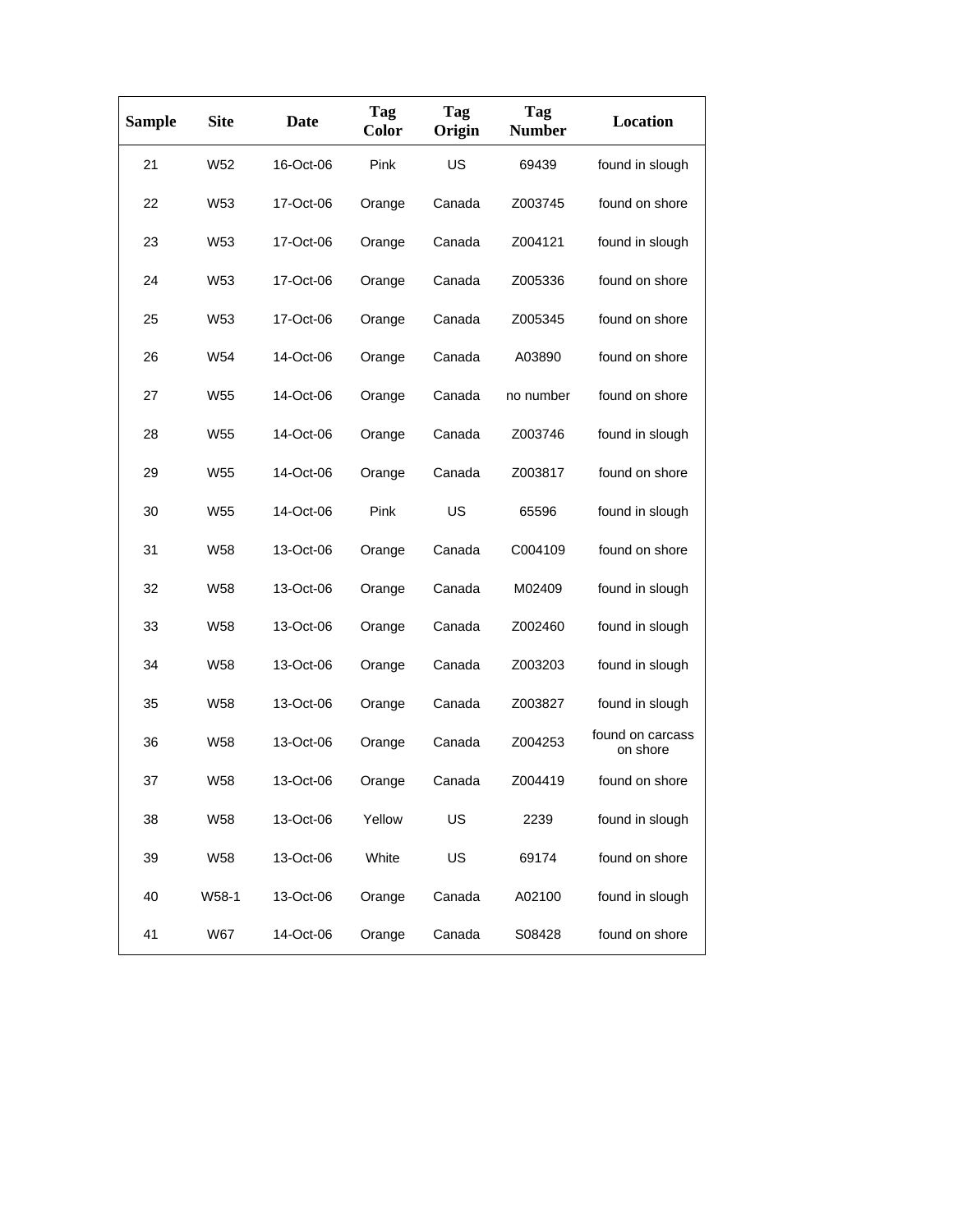**APPENDIX III** 

**2006 CHUM SALMON BIOLOGICAL DATA**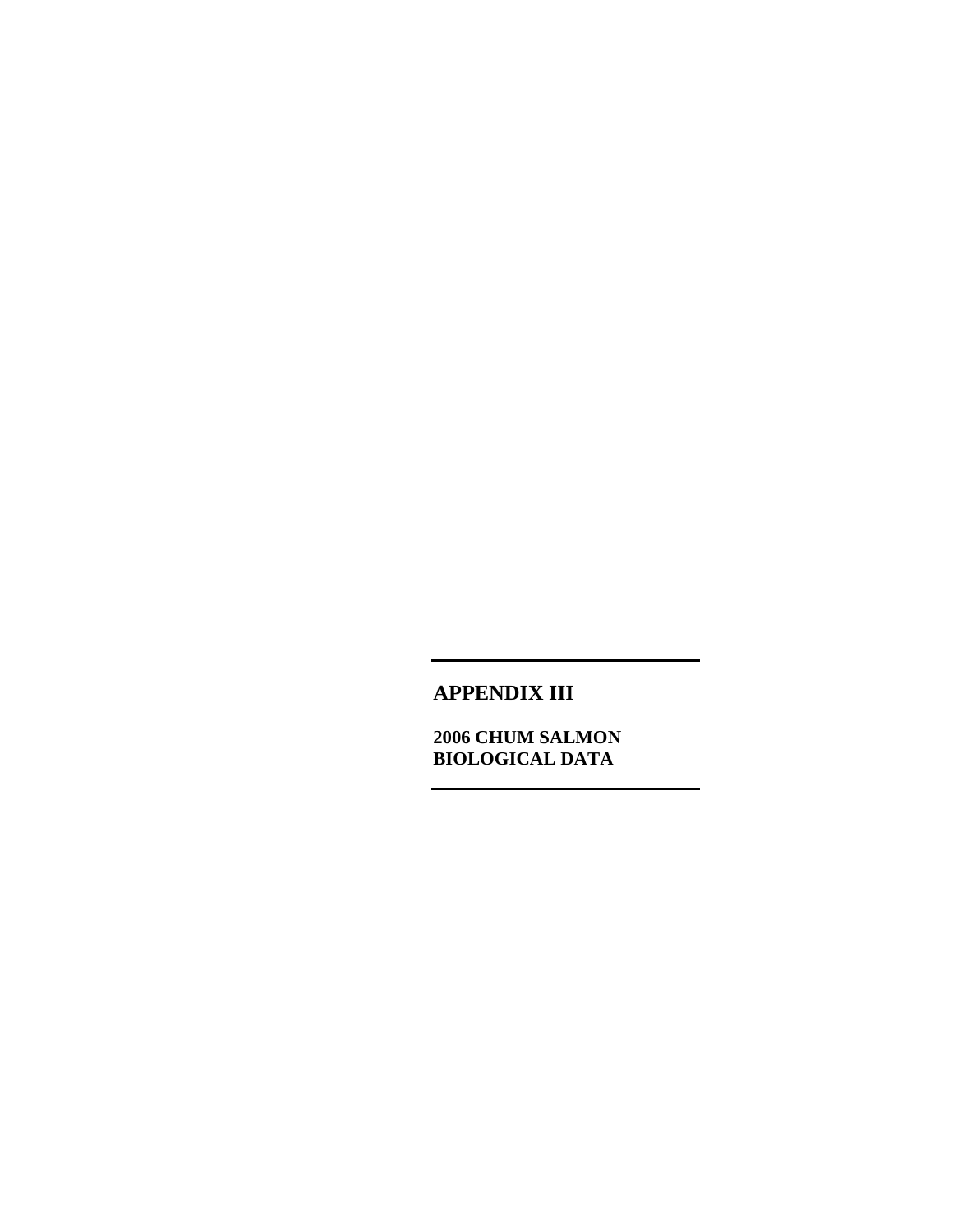| <b>Sample</b>  | <b>Site</b>     | Date      | <b>Sex</b> | <b>Tag Number or</b><br><b>Fin Markings</b> | Condition* | <b>POHL</b><br>(mm) | MEF<br>(mm) |
|----------------|-----------------|-----------|------------|---------------------------------------------|------------|---------------------|-------------|
| 1              | W58-1           | 13-Oct-06 | M          | no tag or markings                          | SC         | 555                 | 625         |
| $\overline{2}$ | W58-1           | 13-Oct-06 | F          | no tag or markings                          | SC         | 500                 | 575         |
| 3              | W58-1           | 13-Oct-06 | М          | no tag or markings                          | SC         | 525                 | 575         |
| 4              | W58             | 13-Oct-06 | М          | no tag or markings                          | SC         | 535                 | 595         |
| 5              | W58             | 13-Oct-06 | М          | no tag or markings                          | SC         | 470                 | 525         |
| 6              | W <sub>58</sub> | 13-Oct-06 | М          | no tag or markings                          | SC         | 525                 | 620         |
| 7              | W58             | 13-Oct-06 | М          | no tag or markings                          | SC         | 465                 | 520         |
| 8              | W58             | 13-Oct-06 | М          | no tag or markings                          | SC         | 485                 | 560         |
| 9              | W58             | 13-Oct-06 | F          | no tag or markings                          | SC         | 510                 | 565         |
| 10             | W58             | 13-Oct-06 | М          | no tag or markings                          | SC         | 475                 | 535         |
| 11             | W <sub>58</sub> | 13-Oct-06 | М          | no tag or markings                          | SC         | 445                 | 510         |
| 12             | W58             | 13-Oct-06 | F          | no tag or markings                          | SC         | 480                 | 555         |
| 13             | W58             | 13-Oct-06 | М          | no tag or markings                          | SC         | 530                 | 585         |
| 14             | <b>W58</b>      | 13-Oct-06 | F          | no tag or markings                          | SC         | 525                 | 585         |
| 15             | W58             | 13-Oct-06 | F          | no tag or markings                          | SC         | 555                 | 610         |
| 16             | W58             | 13-Oct-06 | F          | no tag or markings                          | SC         | 505                 | 560         |
| 17             | W58             | 13-Oct-06 | М          | no tag or markings                          | SC         | 510                 | 565         |
| 18             | W58             | 13-Oct-06 | М          | no tag or markings                          | SC         | 530                 | 600         |
| 19             | W58             | 13-Oct-06 | F          | no tag or markings                          | SC         | 490                 | 545         |
| 20             | W58             | 13-Oct-06 | М          | no tag or markings                          | SC         | 485                 | 555         |
| 21             | W58             | 13-Oct-06 | F          | no tag or markings                          | SC         | 540                 | 590         |
| 22             | W58             | 13-Oct-06 | F          | no tag or markings                          | SC         | 500                 | 530         |
| 23             | W58             | 13-Oct-06 | М          | no tag or markings                          | SC         | 520                 | 600         |
| 24             | <b>W67</b>      | 14-Oct-06 | F          | no tag or markings                          | SC         | 555                 | 540         |
| 25             | W67             | 14-Oct-06 | F          | no tag or markings                          | SC         | 560                 | 540         |
| 26             | <b>W67</b>      | 14-Oct-06 | М          | no tag or markings                          | SC         | 495                 | 555         |
| 27             | <b>W67</b>      | 14-Oct-06 | М          | no tag or markings                          | SC         | 560                 | 535         |
| 28             | <b>W67</b>      | 14-Oct-06 | М          | no tag or markings                          | SC         | 555                 | 555         |
| 29             | <b>W67</b>      | 14-Oct-06 | М          | no tag or markings                          | SC         | 495                 | 545         |
| 30             | <b>W67</b>      | 14-Oct-06 | F          | no tag or markings                          | SC         | 460                 | 575         |

## **APPENDIX III 2006 CHUM SALMON BIOLOGICAL DATA**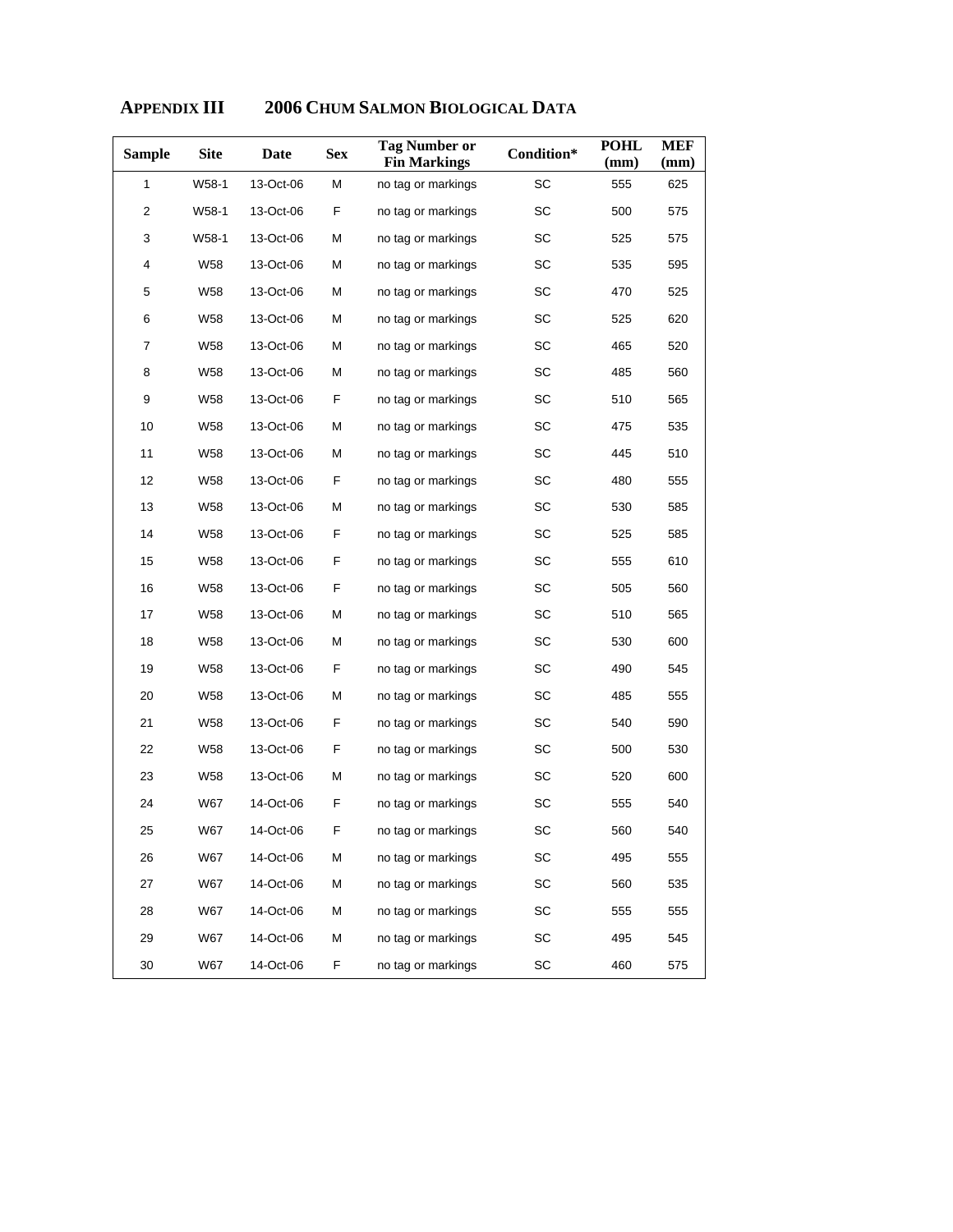| Sample | <b>Site</b> | Date      | <b>Sex</b> | <b>Tag Number or</b><br><b>Fin Markings</b> | Condition* | <b>POHL</b><br>(mm) | <b>MEF</b><br>(mm) |
|--------|-------------|-----------|------------|---------------------------------------------|------------|---------------------|--------------------|
| 31     | <b>W67</b>  | 14-Oct-06 | F          | no tag or markings                          | SC         | 530                 | 595                |
| 32     | W67         | 14-Oct-06 | М          | no tag or markings                          | SC         | 540                 | 555                |
| 33     | <b>W67</b>  | 14-Oct-06 | М          | no tag or markings                          | SC         | 555                 | 560                |
| 34     | W50-1       | 15-Oct-06 | F          | no tag or markings                          | SC         | 525                 | 585                |
| 35     | W50-1       | 15-Oct-06 | М          | no tag or markings                          | SC         | 550                 | 605                |
| 36     | W50-1       | 15-Oct-06 | F          | no tag or markings                          | SC         | 485                 | 540                |
| 37     | W50-1       | 15-Oct-06 | М          | no tag or markings                          | SC         | 515                 | 580                |
| 38     | W50-1       | 15-Oct-06 | F          | no tag or markings                          | SC         | 495                 | 550                |
| 39     | W50-1       | 15-Oct-06 | М          | no tag or markings                          | SC         | 570                 | 650                |
| 40     | W50-1       | 15-Oct-06 | М          | no tag or markings                          | SC         | 500                 | 560                |
| 41     | W50-1       | 15-Oct-06 | F          | no tag or markings                          | SC         | 495                 | 545                |
| 42     | W50-1       | 15-Oct-06 | F          | no tag or markings                          | SC         | 505                 | 560                |
| 43     | W50-1       | 15-Oct-06 | F          | no tag or markings                          | SC         | 500                 | 555                |
| 44     | W50-1       | 15-Oct-06 | F          | no tag or markings                          | SC         | 510                 | 585                |
| 45     | W50-1       | 15-Oct-06 | F          | no tag or markings                          | SC         | 530                 | 580                |
| 46     | W50-1       | 15-Oct-06 | F          | no tag or markings                          | SC         | 515                 | 570                |
| 47     | W50-1       | 15-Oct-06 | F          | no tag or markings                          | SC         | 510                 | 565                |
| 48     | W50-1       | 15-Oct-06 | F          | no tag or markings                          | SC         | 500                 | 555                |
| 49     | W50-1       | 15-Oct-06 | М          | no tag or markings                          | SC         | 575                 | 635                |
| 50     | W50-1       | 15-Oct-06 | М          | no tag or markings                          | SC         | 530                 | 605                |
| 51     | W50-1       | 15-Oct-06 | F          | no tag or markings                          | SC         | 520                 | 590                |
| 52     | W50-1       | 15-Oct-06 | F          | no tag or markings                          | SC         | 515                 | 580                |
| 53     | W50-1       | 15-Oct-06 | F          | no tag or markings                          | SC         | 450                 | 500                |
| 54     | W50-1       | 15-Oct-06 | F          | no tag or markings                          | SC         | 480                 | 535                |
| 55     | W50-1       | 15-Oct-06 | М          | no tag or markings                          | SC         | 565                 | 635                |
| 56     | W50-1       | 15-Oct-06 | М          | no tag or markings                          | SC         | 505                 | 570                |
| 57     | W52         | 16-Oct-06 | F          | no tag or markings                          | SC         | 540                 | 575                |
| 58     | W52         | 16-Oct-06 | F          | no tag or markings                          | SC         | 510                 | 555                |
| 59     | W52         | 16-Oct-06 | F          | no tag or markings                          | SC         | 510                 | 570                |
| 60     | W52         | 16-Oct-06 | М          | no tag or markings                          | SC         | 560                 | 610                |
| 61     | W52         | 16-Oct-06 | F          | no tag or markings                          | SC         | 540                 | 595                |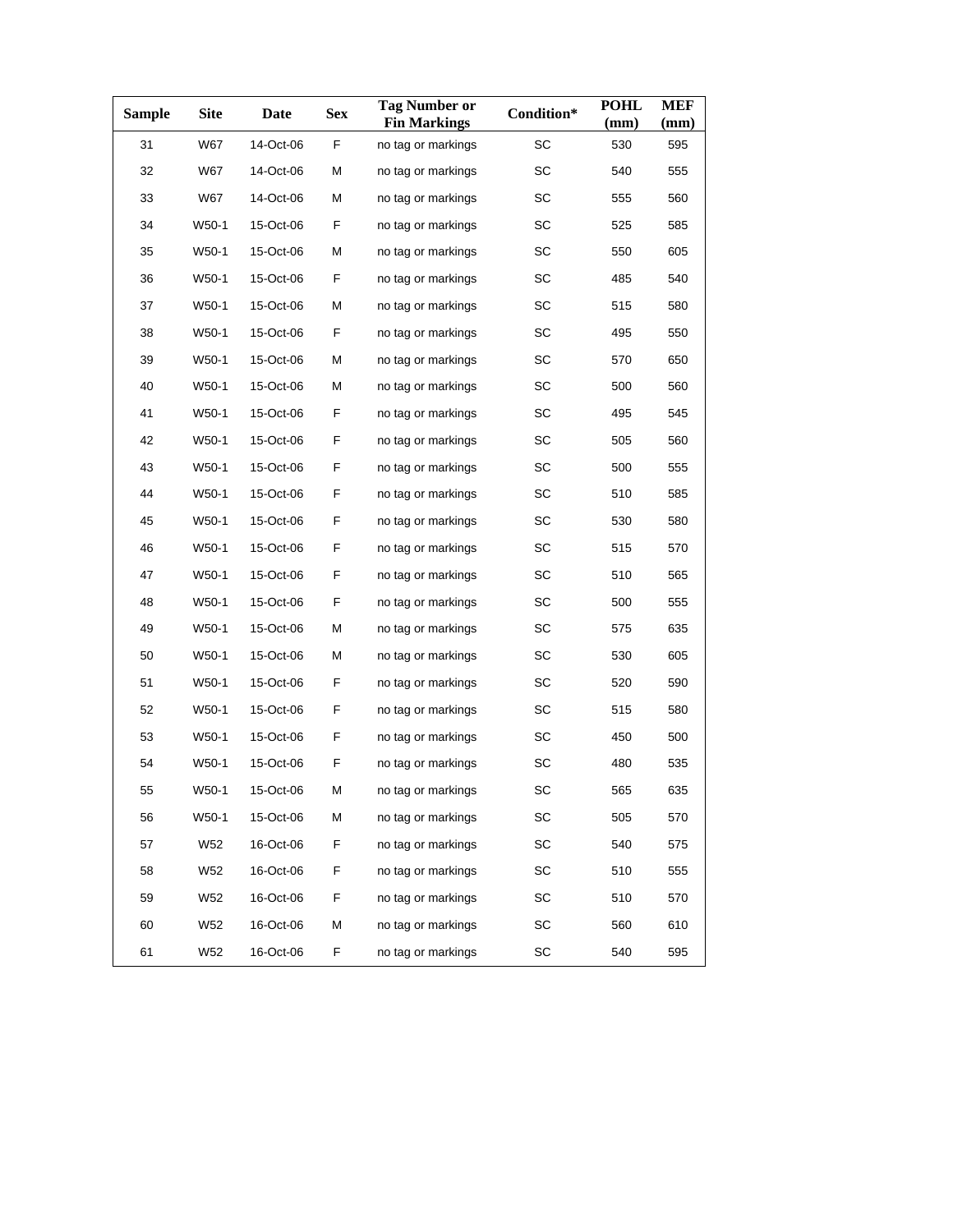| <b>Sample</b> | Site            | Date      | <b>Sex</b> | <b>Tag Number or</b><br><b>Fin Markings</b> | Condition* | <b>POHL</b><br>(mm) | <b>MEF</b><br>(mm) |
|---------------|-----------------|-----------|------------|---------------------------------------------|------------|---------------------|--------------------|
| 62            | W52             | 16-Oct-06 | F          | no tag or markings                          | SC         | 545                 | 590                |
| 63            | W <sub>52</sub> | 16-Oct-06 | F          | no tag or markings                          | SC         | 555                 | 615                |
| 64            | W <sub>52</sub> | 16-Oct-06 | М          | no tag or markings                          | SC         | 550                 | 625                |
| 65            | W52             | 16-Oct-06 | М          | no tag or markings                          | SC         | 525                 | 585                |
| 66            | W <sub>52</sub> | 16-Oct-06 | F          | no tag or markings                          | SC         | 545                 | 590                |
| 67            | W52             | 16-Oct-06 | M          | no tag or markings                          | SC         | 590                 | 660                |
| 68            | W <sub>52</sub> | 16-Oct-06 | М          | no tag or markings                          | SC         | 530                 | 590                |
| 69            | W52             | 16-Oct-06 | F          | no tag or markings                          | SC         | 490                 | 545                |
| 70            | W52             | 16-Oct-06 | F          | no tag or markings                          | SC         | 505                 | 555                |
| 71            | W <sub>52</sub> | 16-Oct-06 | F          | no tag or markings                          | SC         | 495                 | 555                |
| 72            | W52             | 16-Oct-06 | M          | no tag or markings                          | SC         | 530                 | 600                |
| 73            | W <sub>52</sub> | 16-Oct-06 | F          | no tag or markings                          | SC         | 495                 | 535                |
| 74            | W52             | 16-Oct-06 | M          | no tag or markings                          | SC         | 565                 | 620                |
| 75            | W <sub>52</sub> | 16-Oct-06 | М          | no tag or markings                          | SC         | 515                 | 590                |
| 76            | W52             | 16-Oct-06 | F          | no tag or markings                          | SC         | 500                 | 555                |
| 77            | W <sub>52</sub> | 16-Oct-06 | F          | no tag or markings                          | SC         | 555                 | 605                |
| 78            | W52             | 16-Oct-06 | F          | no tag or markings                          | SC         | 555                 | 620                |
| 79            | W <sub>52</sub> | 16-Oct-06 | F          | no tag or markings                          | SC         | 560                 | 610                |
| 80            | W52             | 16-Oct-06 | F          | no tag or markings                          | SC         | 530                 | 585                |
| 81            | W52             | 16-Oct-06 | М          | no tag or markings                          | SC         | 560                 | 630                |
| 82            | W53             | 17-Oct-06 | М          | no tag or markings                          | SC         | 520                 | 595                |
| 83            | W53             | 17-Oct-06 | M          | no tag or markings                          | SC         | 540                 | 615                |
| 84            | W53             | 17-Oct-06 | F          | no tag or markings                          | SC         | 480                 | 545                |
| 85            | W53             | 17-Oct-06 | F          | no tag or markings                          | SC         | 510                 | 565                |
| 86            | W53             | 17-Oct-06 | F          | no tag or markings                          | SC         | 530                 | 580                |
| 87            | W53             | 17-Oct-06 | F          | no tag or markings                          | SC         | 485                 | 560                |

**R = ripe live fish** 

**S = spent live fish** 

**SC = spent carcass**